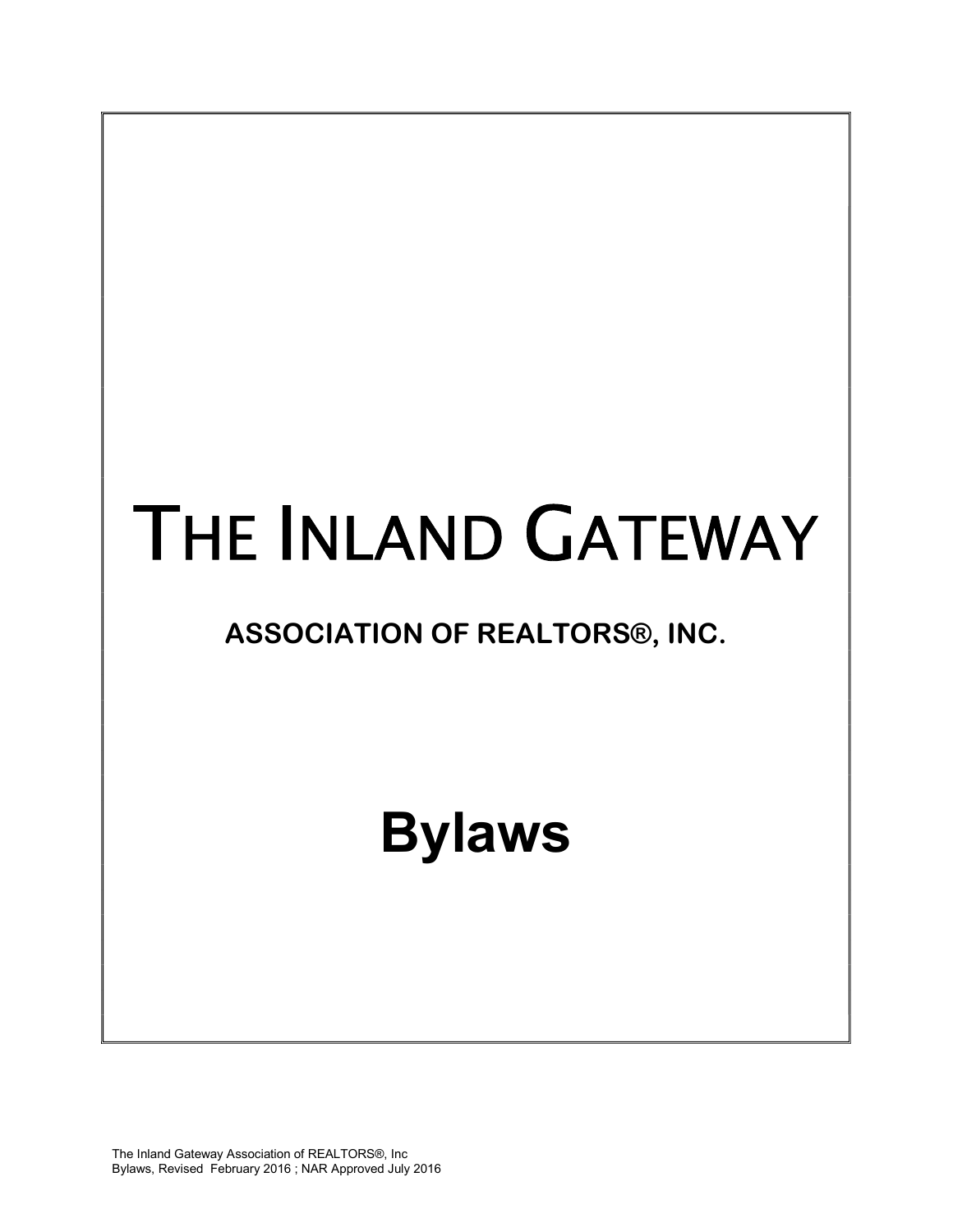### TABLE OF CONTENTS

| Section 2. REALTOR® Membership Mark in Name of Association 1                |  |
|-----------------------------------------------------------------------------|--|
|                                                                             |  |
|                                                                             |  |
|                                                                             |  |
|                                                                             |  |
| Section 2. Ownership and Use of REALTOR® Membership Marks 2                 |  |
| Section 3. Adoption & Enforcement of N.A.R. Code of Ethics;                 |  |
| Compliance with N.A.R. & C.A.R. Governing Documents & Policies 2            |  |
|                                                                             |  |
|                                                                             |  |
|                                                                             |  |
|                                                                             |  |
| ARTICLE V - MEMBERSHIP, QUALIFICATION, APPLICATION AND ACCEPTANCE 3         |  |
|                                                                             |  |
|                                                                             |  |
|                                                                             |  |
|                                                                             |  |
|                                                                             |  |
|                                                                             |  |
|                                                                             |  |
|                                                                             |  |
|                                                                             |  |
| Section 10. Required REALTOR® Membership of Officers and Partners.  5       |  |
|                                                                             |  |
|                                                                             |  |
|                                                                             |  |
|                                                                             |  |
|                                                                             |  |
|                                                                             |  |
|                                                                             |  |
|                                                                             |  |
|                                                                             |  |
| Section 1. Member Compliance with Bylaws, Policies, Rules and Regulations 9 |  |
| Section 2. Member Discipline                                                |  |
| Section 3. Resignation with Pending Arbitration or Disciplinary Hearing 10  |  |
|                                                                             |  |
| Section 5. Privileges and Duties of REALTOR® Members 10                     |  |
| Section 6. Privileges and Duties of Institute Affiliate Members 11          |  |
|                                                                             |  |
| Section 8. Privileges and Duties of Public Service Members 11               |  |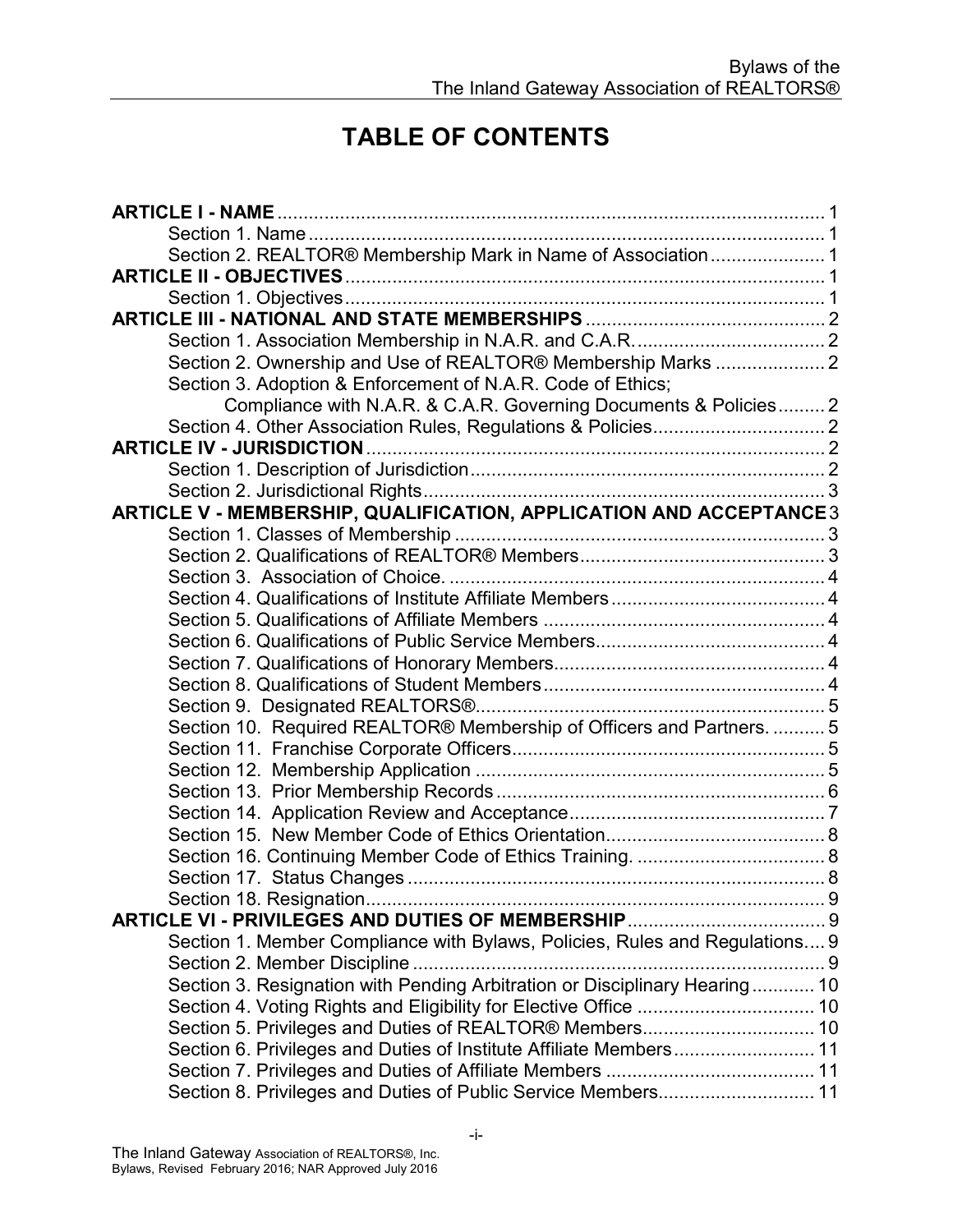| ARTICLE VII - PROFESSIONAL STANDARDS AND ARBITRATION  12                  |  |
|---------------------------------------------------------------------------|--|
|                                                                           |  |
| Section 2. Member Compliance with N.A.R. and C.A.R. Constitution, Bylaws, |  |
|                                                                           |  |
| ARTICLE VIII - USE OF THE TERMS REALTOR® AND REALTORS®  13                |  |
| Section 1. Use and Control of REALTOR□ Membership Marks 13                |  |
| Section 2. Jurisdictional Limits on Use of REALTOR® Membership Marks  13  |  |
| Section 3. Use of REALTOR® Membership Marks Dependent on                  |  |
|                                                                           |  |
| Section 4. Institute Affiliate Members Ineligible to Use REALTOR®         |  |
|                                                                           |  |
|                                                                           |  |
|                                                                           |  |
|                                                                           |  |
|                                                                           |  |
|                                                                           |  |
| Section 5. Reinstatement After Termination for Nonpayment of Financial    |  |
|                                                                           |  |
|                                                                           |  |
| Section 7. Notice of Delinquent Dues, Fees, Fines, Assessments and Other  |  |
|                                                                           |  |
|                                                                           |  |
|                                                                           |  |
|                                                                           |  |
|                                                                           |  |
|                                                                           |  |
|                                                                           |  |
|                                                                           |  |
|                                                                           |  |
|                                                                           |  |
|                                                                           |  |
| <b>ARTICLE XI - MEETINGS</b>                                              |  |
|                                                                           |  |
|                                                                           |  |
|                                                                           |  |
|                                                                           |  |
|                                                                           |  |
|                                                                           |  |
|                                                                           |  |
|                                                                           |  |
|                                                                           |  |
|                                                                           |  |
|                                                                           |  |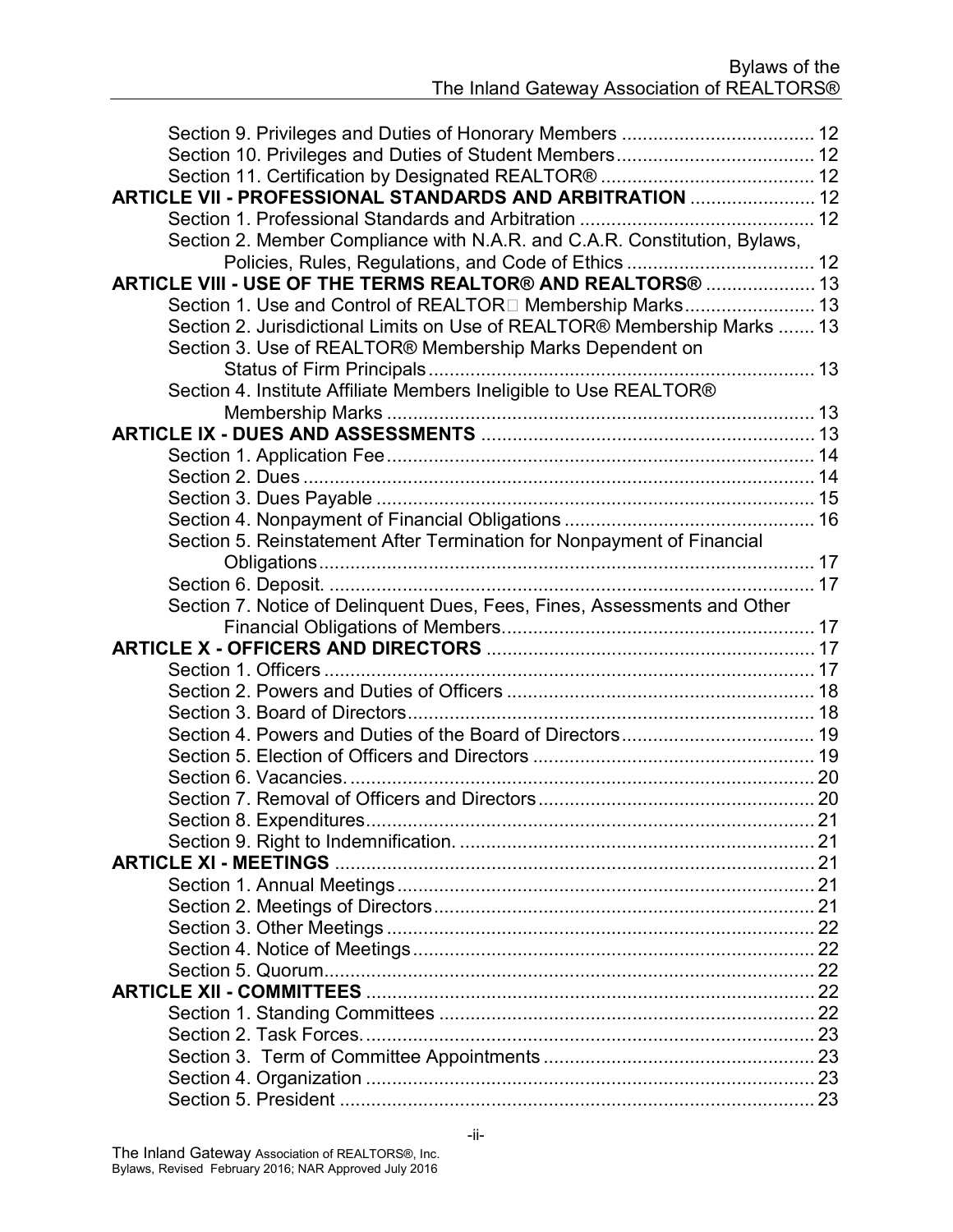|                                                           | 23 |
|-----------------------------------------------------------|----|
|                                                           |    |
|                                                           |    |
|                                                           | 24 |
|                                                           |    |
|                                                           |    |
|                                                           |    |
| Section 1. Amendment Upon Majority Vote of Membership  24 |    |
|                                                           |    |
|                                                           |    |
|                                                           |    |
|                                                           |    |
|                                                           |    |
|                                                           |    |
|                                                           |    |
|                                                           |    |
|                                                           |    |
|                                                           |    |
|                                                           |    |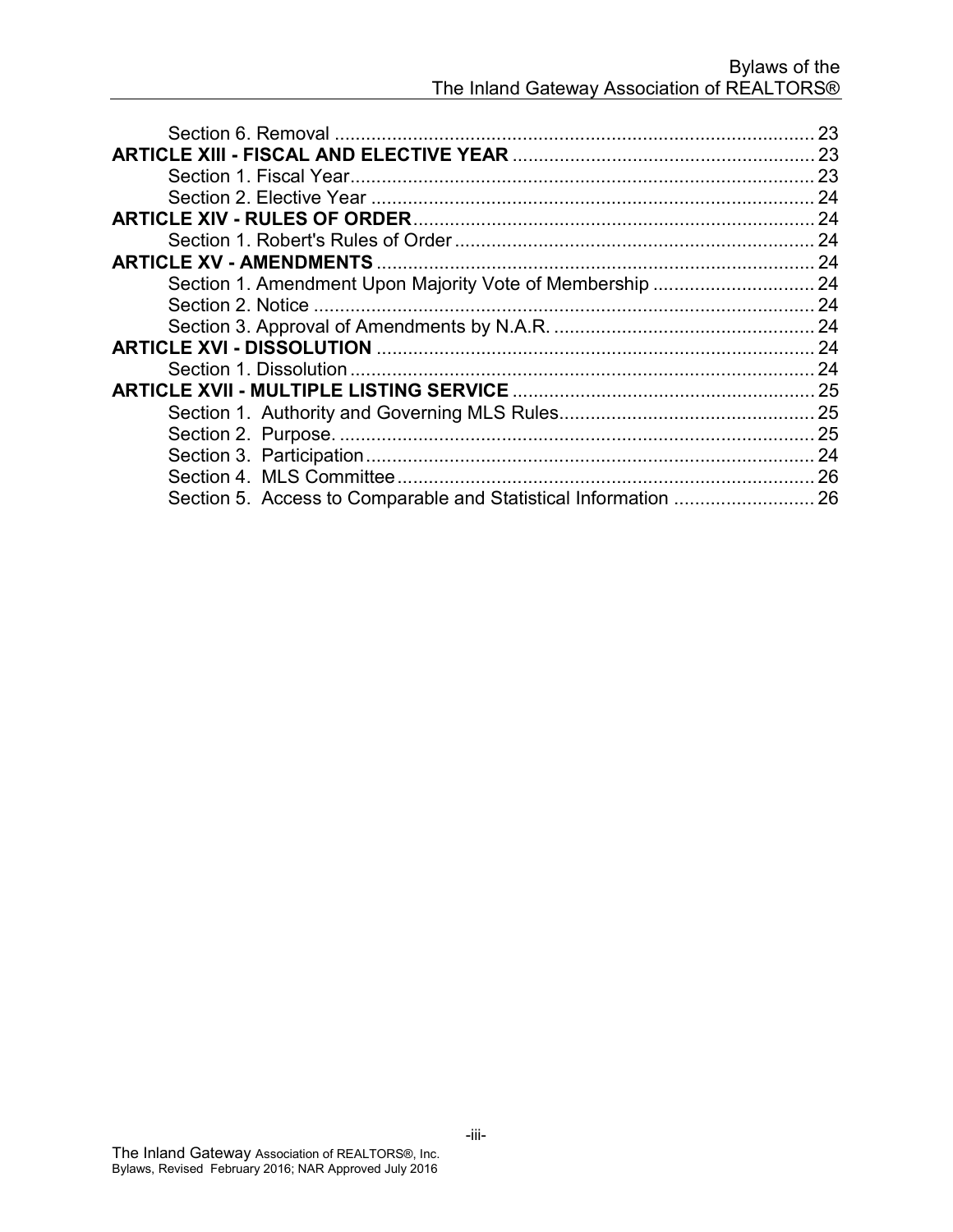#### BYLAWS OF THE

#### THE INLAND GATEWAY ASSOCIATION OF REALTORS®, INCORPORATED

#### ARTICLE I - NAME

Section 1. Name.

The name of this organization shall be The Inland Gateway Association of REALTORS®, Incorporated (hereinafter referred to as the "A.O.R."). The term "Association" is used when referring to any Association of REALTORS®.

#### Section 2. REALTOR® Membership Mark in Name of Association.

Inclusion and retention of the registered collective membership mark "REALTORS®" in the name of the A.O.R. shall be governed by the Constitution and Bylaws of the NATIONAL ASSOCIATION OF REALTORS® (hereinafter "N.A.R.") as from time to time amended.

#### ARTICLE II - OBJECTIVES

Section 1. Objectives.

The objectives of the A.O.R. are:

- (a) To unite those engaged in the recognized branches of the real estate profession for the purpose of exerting a beneficial influence upon the profession and related interests. The "recognized branches of the real estate profession" include buying, selling, exchanging, renting or leasing, managing, appraising for others for compensation, financing, building, developing or subdividing real estate.
- (b) To promote and maintain high standards of conduct in the real estate profession as expressed in the Code of Ethics of N.A.R. (hereinafter "Code of Ethics").
- (c) To provide a unified medium for real estate owners and those engaged in the real estate profession whereby their interests may be safeguarded and advanced.
- (d) To further the interests of home and other real property ownership.
- (e) To unite those engaged in the real estate profession in this community with the CALIFORNIA ASSOCIATION OF REALTORS® (hereinafter "C.A.R.") and N.A.R. thereby furthering their own objectives throughout the state and nation, and obtaining the benefits and privileges of membership therein.
- (f) To designate, for the benefit of the public, those individuals within the state of California authorized to use the terms REALTOR® and REALTORS® as licensed, prescribed, and controlled by N.A.R.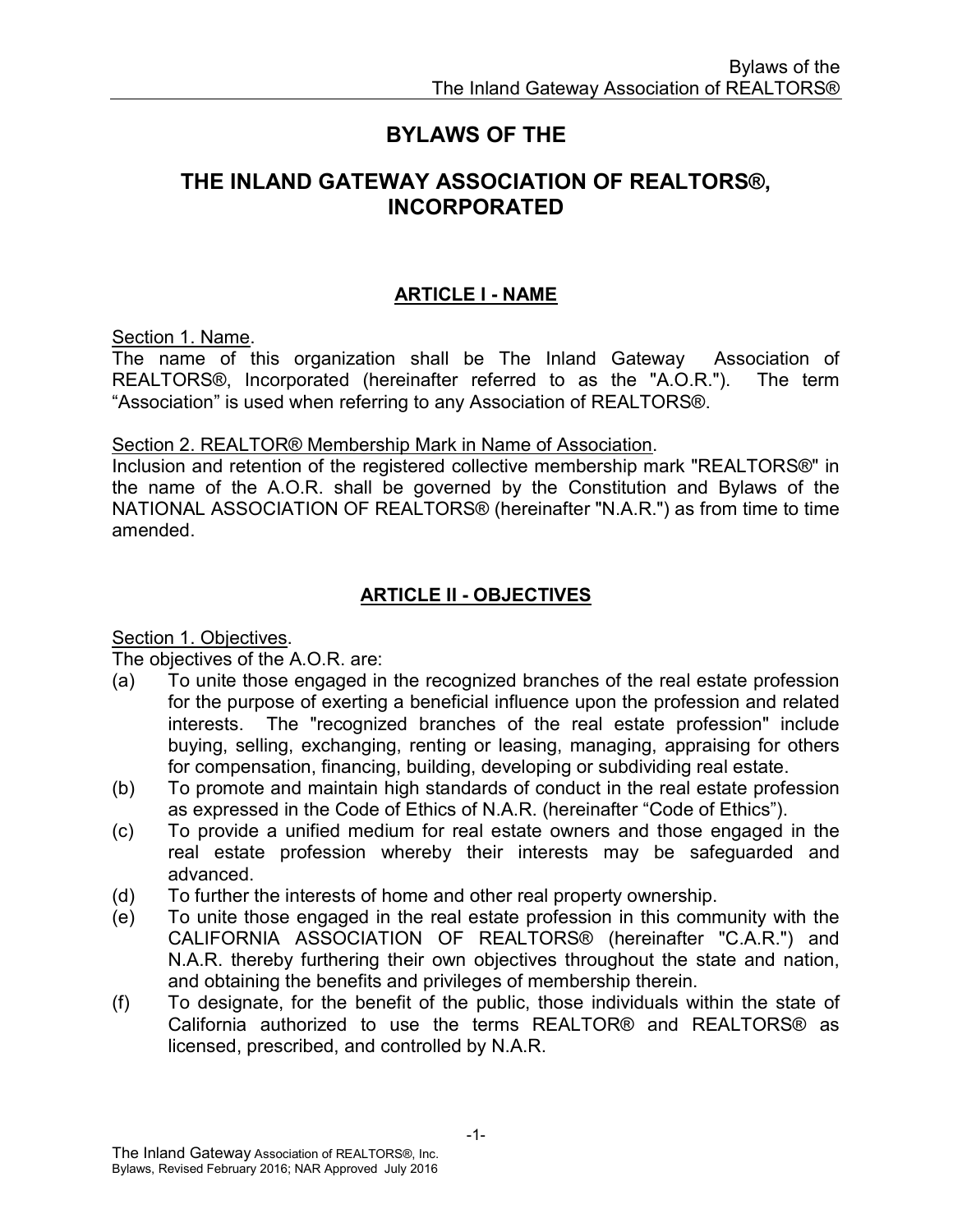#### ARTICLE III - NATIONAL AND STATE MEMBERSHIPS

Section 1. Association Membership in N.A.R. and C.A.R.

The A.O.R. shall be a member of N.A.R. and C.A.R. as defined in the governing documents of N.A.R. and C.A.R. By reason of the A.O.R.'s membership in N.A.R. and C.A.R., each REALTOR® member of the A.O.R. shall be entitled to membership in N.A.R. and C.A.R. without further payment of dues. The A.O.R. shall continue as a member of N.A.R. and C.A.R., unless by a majority vote of all of its REALTOR® members the decision is made to withdraw, in which case N.A.R. and C.A.R. shall be notified in writing at least thirty (30) calendar days in advance of the date designated for the termination of the A.O.R.'s membership.

#### Section 2. Ownership and Use of REALTOR® Membership Marks.

The A.O.R. recognizes the exclusive property rights of N.A.R. in the terms REALTOR® and REALTORS®. The A.O.R. may use the terms while it is a member in good standing of N.A.R. The A.O.R. shall discontinue use of the terms in any form in its name, upon ceasing to be a member of N.A.R., or upon a determination by the Board of Directors of N.A.R. that it has violated the conditions imposed upon use of the terms.

#### Section 3. Adoption & Enforcement of N.A.R. Code of Ethics; Compliance with N.A.R. & C.A.R. Governing Documents & Policies.

The A.O.R. adopts the N.A.R. Code of Ethics and agrees to enforce the Code of Ethics among its REALTOR® members. The A.O.R. and all of its members agree to abide by the Constitution, Bylaws, Rules and Regulations, Code of Ethics, and policies of N.A.R. and C.A.R.

#### Section 4. Other Association Rules, Regulations & Policies.

The A.O.R. may adopt any Rules and Regulations or policies not inconsistent with the Constitution, Bylaws, Rules and Regulations, Code of Ethics, and policies of N.A.R. and C.A.R. and these Bylaws. Any inconsistencies between the A.O.R.'s Rules and Regulations or policies and the Bylaws of the A.O.R. (hereinafter "Bylaws") shall be controlled by the Bylaws.

#### ARTICLE IV - JURISDICTION

Section 1. Description of Jurisdiction.

The territorial jurisdiction of the A.O.R. as a member of N.A.R. is:

NORTHERN BOUNDARY: Beginning at the Northwest corner of Riverside County, Eastward along Riverside County line to Bain Street—center line. EASTERN BOUNDARY: from the intersection with the Riverside County line with Bain Street, centerline, Southerly along Bain Street and its southerly prolongation to the Northerly Riverside limits as they existed in December 1960; thence Westerly and Southerly along the Northerly and Westerly Riverside City limits as they existed in December, 1969, to the intersection of the Northerly right-of way line of Indiana Avenue; thence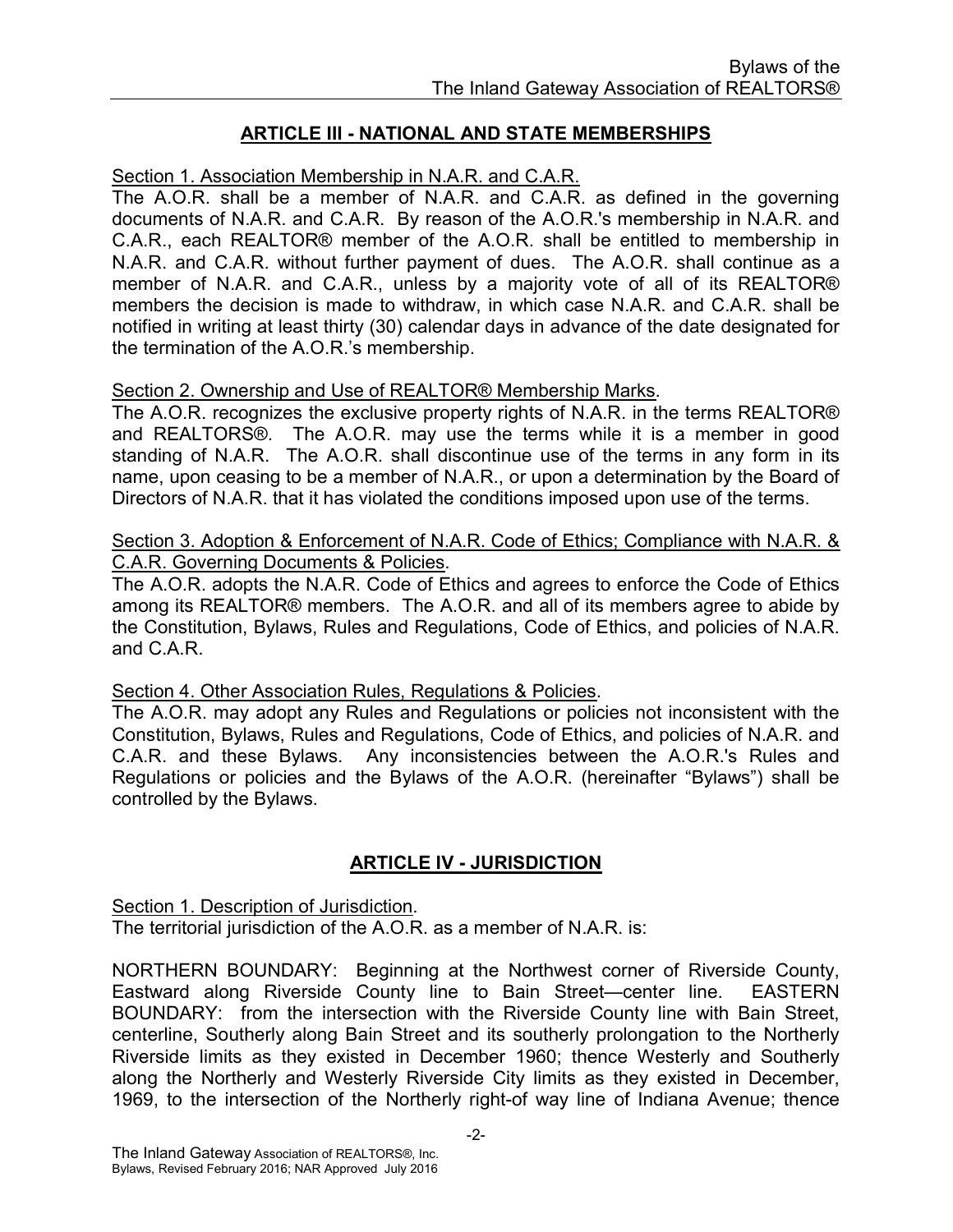Southerly on a direct line to the intersection of the Westerly Riverside county line and the East line of Section 27, T5S, R6W. SOUTHERN BOUNDARY: from the previous point Westerly along the common boundary of Riverside County and Orange County. WESTERN BOUNDARY: thence Northerly along the common boundary line of Riverside and Orange Counties and the common boundary line of Riverside and SAN BERNARDINO Counties to the point of beginning, California.

#### Section 2. Jurisdictional Rights.

Territorial jurisdiction is defined to mean the right and duty to control the use of the terms REALTOR® and REALTORS® subject to the conditions set forth in the Bylaws and those of N.A.R., and to protect and safeguard the property rights of N.A.R. in those terms.

#### ARTICLE V - MEMBERSHIP, QUALIFICATION, APPLICATION AND ACCEPTANCE

#### Section 1. Classes of Membership.

There shall be six (6) classes of membership: (1) REALTOR® Members; (2) Institute Affiliate Members; (3) Affiliate Members; (4) Public Service Members; (5) Honorary Members; and (6) Student Members.

#### Section 2. Qualifications for REALTOR® Members.

- 2.1 REALTOR® members, whether primary or secondary, who are principals, partners, corporate officers or branch office managers of real estate firms shall:
	- (a) Maintain a current, valid California real estate broker or salesperson license or California real estate appraisal certification or license; and
	- (b) Act as a sole proprietor, partner, corporate officer of a real estate firm or office manager of a real estate firm acting on behalf of the firm's principal(s); and
	- (c) Remain actively engaged in the real estate profession; and
	- (d) Maintain or be associated with a real estate office located within the state of California or a state contiguous thereto.
- 2.2 REALTOR® members, whether primary or secondary, other than principals, partners, corporate officers, or branch office managers of real estate firms shall:
	- (a) Maintain a current, valid California real estate broker or salesperson license or California real estate appraisal certification or license; and
	- (b) Remain actively engaged in the real estate profession; and

(c) Remain employed by or affiliated as an independent contractor with a REALTOR® member who meets the requirements in Section 2.1 of this Article V for any Association in California or a state contiguous thereto.

2.3 REALTOR® members may be franchise corporate officers as described below in Article V, Section 11.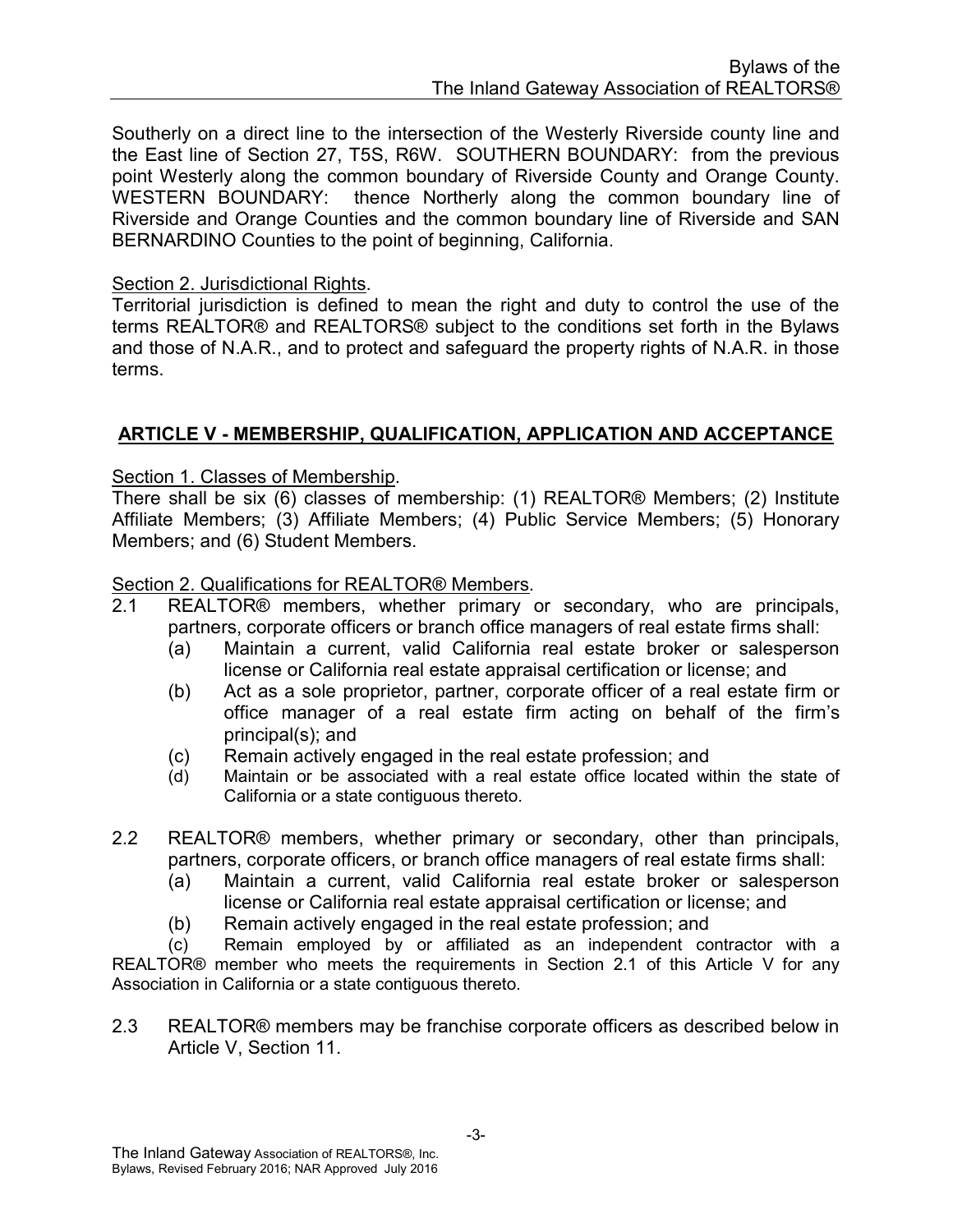#### Section 3. Association of Choice.

(a) Primary Membership.

Licensees affiliated with a REALTOR® firm may choose as their "primary" Association any Association within California where the firm maintains a "Designated REALTOR®," as defined in Article V, Section 9. If a REALTOR® is a primary member of the A.O.R., the A.O.R. pays C.A.R. and N.A.R. dues for that individual.

(b) Secondary Membership.

A REALTOR® who has joined another Association as a primary member may join this A.O.R. as a secondary member. There need not be a Designated REALTOR® member of this A.O.R. for licensees to select this A.O.R. as their secondary Association. The conditions for secondary membership shall be no more stringent than for primary membership, and the privileges of membership shall be the same including the right to vote and hold office.

#### Section 4. Qualifications for Institute Affiliate Members.

Institute Affiliate members shall be individuals who hold a professional designation awarded by an Institute, Society or Council affiliated with the N.A.R. that addresses a specialty area other than residential brokerage or individuals who otherwise hold a class of membership in such Institute, Society or Council that confers the right to hold office. Any such individual, if otherwise eligible, may elect to hold REALTOR® membership subject to payment of applicable dues for such membership.

#### Section 5. Qualifications for Affiliate Members.

Affiliate members shall be real estate owners, and other individuals or firms engaged in activities related to the real estate profession, who do not qualify for REALTOR® membership. Affiliate members have interests requiring information concerning real estate and sympathy with the objectives of the A.O.R.

#### Section 6. Qualifications for Public Service Members.

Public Service members shall be those members who maintain an interest in the real estate profession as employees or affiliates of educational, public utility, governmental or other similar organizations and are not engaged in the real estate profession on their own account or with an established real estate business.

#### Section 7. Qualifications for Honorary Members.

Honorary members shall be those persons recognized by the Board of Directors as persons who have performed notable service for the real estate profession, for the A.O.R., or for the public though not engaged in the real estate profession.

#### Section 8. Qualifications for Student Members.

Student members shall be students enrolled in an undergraduate or graduate degree program at an institution of higher education with a specialization or major in real estate, or who are seeking to obtain a real estate license or appraiser's license but who are not eligible for REALTOR® membership.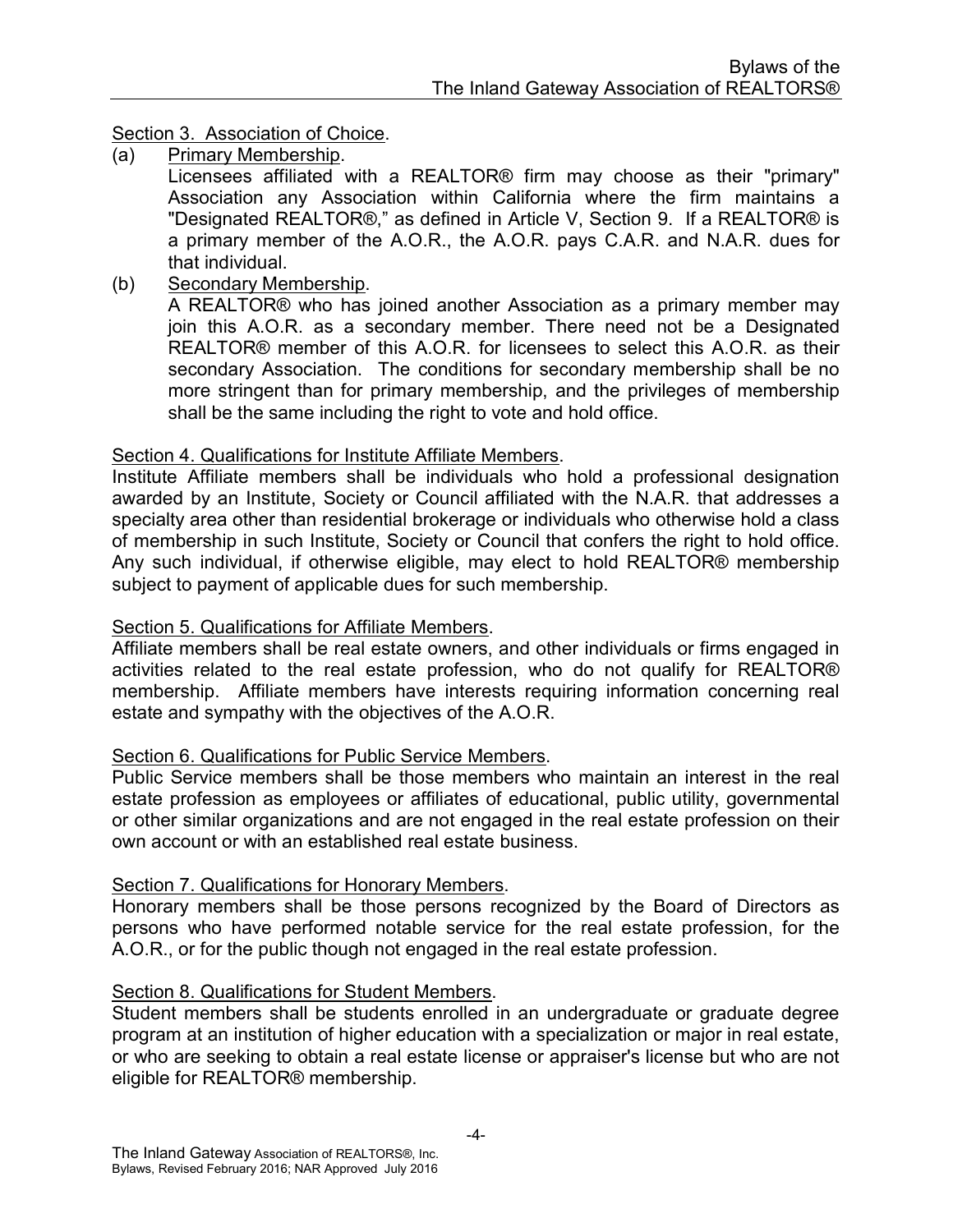#### Section 9. Designated REALTORS®.

Each firm shall designate in writing one "Designated REALTOR®" member who shall be responsible for the conduct of individuals affiliated with the firm and accountable to the A.O.R. for all duties and obligations of A.O.R. membership, including, but no limited to, certification as set fort in Article VI, Section 11. The "Designated REALTOR®" must be the sole proprietor, partner, corporate officer or an office manager acting on behalf of the firm's principal(s) and must have the authority to bind the firm in arbitrations and must meet all the other qualifications for REALTOR® membership set forth in Article V, Section 2.1 .

#### Section 10. Required REALTOR® Membership of Officers and Partners.

- (a) All persons who are partners in a partnership or officers in a corporation, and actively engaged in the real estate profession within the state of California or a state contiguous thereto or are franchise corporate officers as described below shall be ineligible for any class of membership other than REALTOR® membership. Each is required to hold REALTOR® membership individually in a local Association in California (except as provided in Section 10(b)) or in a state contiguous thereto, if they meet all the other qualifications set forth in Article V, Sections 2.1, 2.2, or 2.3 of the Bylaws unless they otherwise qualify for Institute Affiliate membership as described in Article V, Section 4.
- (b) In the case of a real estate firm, partnership or corporation whose business activity is substantially all commercial, only those principals actively engaged in the real estate business in connection with the same office, or any other offices within the jurisdiction of the A.O.R. in which one of the firm's principals holds REALTOR® membership, shall be required to hold REALTOR® membership unless otherwise qualified for Institute Affiliate Membership as described in Article V, Section 4.

#### Section 11. Franchise Corporate Officers.

Notwithstanding any other provision herein, franchise corporate officers of real estate brokerage franchise organizations with at least one hundred fifty franchisees located within the United States, its insular possessions and the commonwealth of Puerto Rico, may be elected to membership pursuant to the Constitution and Bylaws of N.A.R. (hereinafter "Franchise Corporate Officers"). Franchise Corporate Officers may or may not be licensed for California real estate broker or salesperson or appraisal activities. Franchise Corporate Officers shall enjoy all of the rights, privileges and obligations of REALTOR® membership, including compliance with the Code of Ethics, except: obligations related to A.O.R. mandated education, meeting attendance, or indoctrination classes or other similar requirements, if any; the right to use the term REALTOR® in connection with their franchise organization's name; and the right to hold elective office in the A.O.R., C.A.R., and N.A.R.

#### Section 12. Membership Application.

(a) Each applicant for membership shall submit an application in such manner and form as may be prescribed by the A.O.R. Board of Directors (hereinafter "Board of Directors") and give his or her consent that the Board of Directors may obtain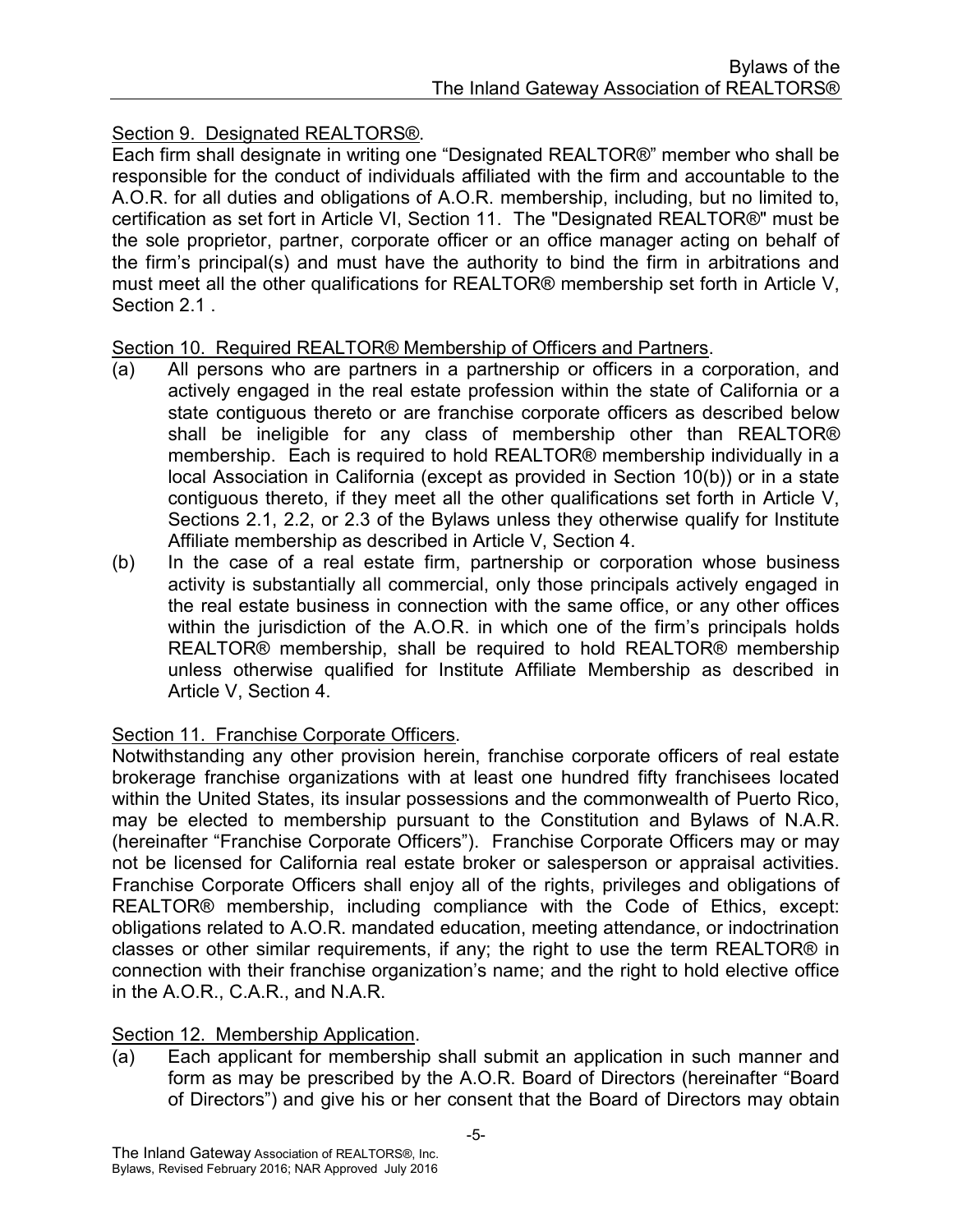information about the applicant from any member, other persons or Associations and that any information furnished to the Board of Directors by any member, person or Association shall not form the basis of any action for slander, libel or defamation of character. The Board of Directors may consider the following in determining an applicant's qualifications for membership: (1) all final findings of N.A.R. Code of Ethics violations and violations of other membership duties in any other Association within the past three (3) years; (2) pending ethics complaints or hearings; (3) unsatisfied discipline pending; (4) pending arbitration requests or hearings; (5) unpaid arbitration awards or unpaid financial obligations to any other Association or Association Multiple Listing Service ("MLS").

- (b) Applicants for membership shall be familiar with and agree to abide by the Bylaws and Rules and Regulations of the A.O.R., the Bylaws of C.A.R. and the N.A.R. Constitution, Bylaws and Code of Ethics, to the extent they are applicable, and pass such reasonable and nondiscriminatory written examination thereon as may be required by the Board of Directors. Applicants must also attend an orientation program as may be required by the Board of Directors, or otherwise.
- (c) Applicants who are sole proprietors, general partners, corporate officers, or branch office managers (Article V, Section 2) of a real estate firm shall certify: (1) they have no record of official sanctions rendered by the courts or other lawful authorities within the past three years for violations of (i) civil rights laws; (ii) real estate license laws; or (iii) other laws prohibiting unprofessional conduct; and (2) that they have not been suspended or expelled from an Association in the past three years for violations of the N.A.R. Code of Ethics.
- (d) Applicants who are sole proprietors, general partners, corporate officers, or branch office managers (Article V, Section 2) of a real estate firm must disclose: (1) whether they or their firms are subject to any pending bankruptcy proceedings; and (2) whether they or their firms have been adjudged bankrupt within the past three (3) years. If the applicant is party to pending bankruptcy or insolvency proceedings or has been adjudged bankrupt within the past three (3) years, the applicant may be required to pay cash in advance for A.O.R. and MLS fees for up to one year from the date that membership is approved or from the date that the applicant is discharged from bankruptcy, whichever is later. If the Board of Directors determines that such prepayments will not protect the interests of the A.O.R. or its members, such applications may be rejected.

#### Section 13. Prior Membership Records.

The A.O.R. may consider information received from other Associations in determining whether an applicant satisfies the A.O.R.'s membership requirements. The A.O.R. may request from any Association where the applicant held prior membership, minimum "core" information including:

- (a) All final findings of Code of Ethics violations and violations of other membership duties within the past three (3) years;
- (b) Pending complaints alleging violations of the Code of Ethics or alleging violations of other membership duties;
- (c) Incomplete or (pending) disciplinary measures;
- (d) Pending arbitration requests (or hearings); and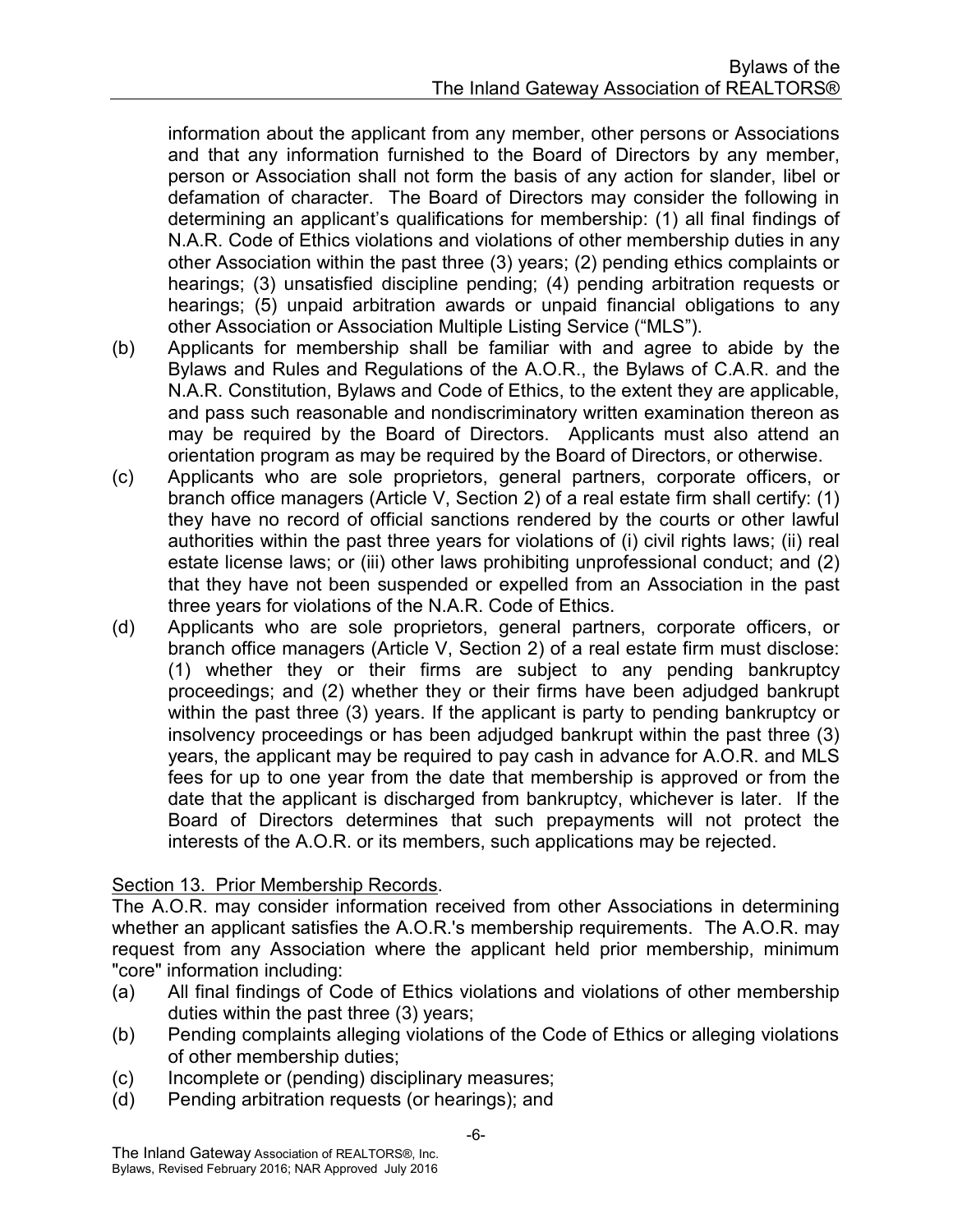(e) Unpaid arbitration awards or unpaid financial obligations to the Association or its MLS.

NOTE: Article IV, Section 2, of the NAR Bylaws prohibits a Member Association from knowingly granting REALTOR® or REALTOR-ASSOCIATE® membership to any applicant who has an unfulfilled sanction pending which was imposed by another Association for violation of the Code of Ethics.

#### Section 14. Application Review and Acceptance.

The procedure for acceptance to REALTOR® membership shall be as follows:

- (a) Upon staff review and recommendation, the Board of Directors shall review the qualifications of the applicant, recommendations of the staff and then vote on the applicant's eligibility for membership. If the applicant appears, he or she may be represented by counsel, call witnesses on his or her behalf and make such statements, as he or she deems relevant. The Board of Directors may also have counsel present. If the applicant receives a majority vote of the Board of Directors, he or she shall be declared accepted as a member and shall be advised by written notice.
- (b) If the Board of Directors determines that the application should be rejected, it shall record its reason(s). If the Board of Directors believes that denial of membership to the applicant may become the basis of litigation and a claim of damage by the applicant, it may specify that denial shall become effective upon entry in a suit by the A.O.R. for declaratory relief by a court of competent jurisdiction of a final judgment declaring that the rejection violates no rights of the applicant.
- (c) The Board of Directors may grant "provisional" membership to an applicant in instances where ethics complaints or arbitration requests or hearings are pending in other Associations or where the applicant for membership has unsatisfied discipline pending in another Association, provided all other qualifications for membership have been satisfied. Provisional members shall be considered REALTORS<sup>®</sup> and shall be subject to all of the same privileges and obligations of REALTOR<sup>®</sup> membership. The Board of Directors may reconsider the membership status of a provisional member when all pending ethics and arbitration matters and related discipline have been resolved or if such matters are not resolved within six (6) months from the date that the provisional membership is approved. At the time of reconsideration, if the Board of Directors determines that the individual has not satisfactorily resolved the pending ethics or arbitration matter, at the discretion of the Board of Directors, membership may be terminated. Any dues paid by the provisional member shall be prorated from the date of application to the date of termination, and the remaining dues shall be returned to the terminated provisional member.
- (d) If a member resigns from another Association with an ethics complaint or arbitration request pending, the Board of Directors may condition membership on the applicant's certification that he or she will submit to pending ethics or arbitration proceeding, in accordance with the procedures of the A.O.R., and will abide by the decision of the hearing panel.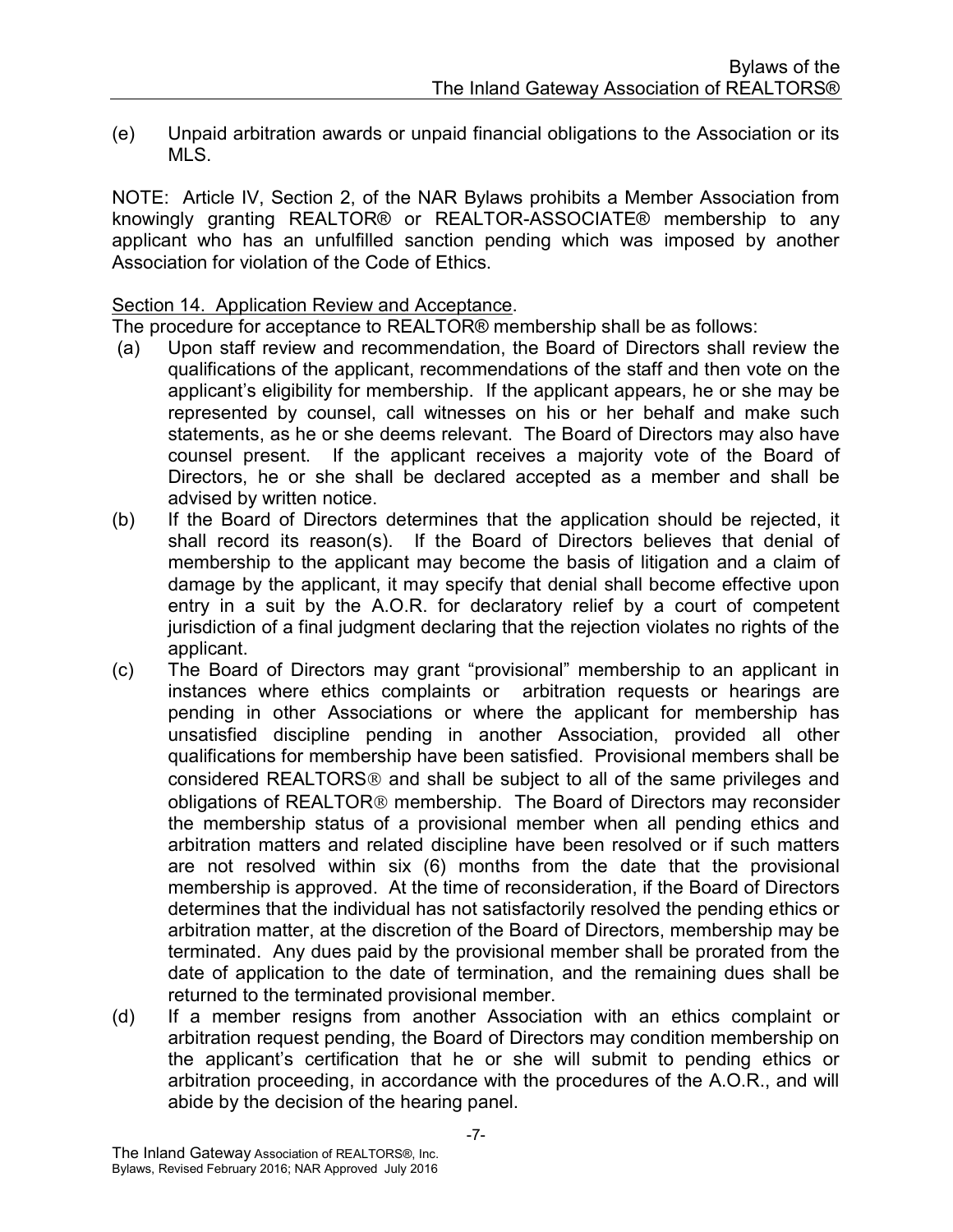#### Section 15. New Member Code of Ethics Orientation.

Applicants for REALTOR® membership and provisional REALTOR® members (where applicable) shall complete an orientation program on the Code of Ethics, meeting the minimum criteria established by N.A.R. for new member ethics training. This requirement does not apply to applicants for REALTOR® membership or provisional members who have completed comparable orientation in another Association, provided that REALTOR® membership has been continuous, or that any break in membership is for one (1) year or less. Failure to satisfy this requirement within one hundred twenty (120) days of the date of application (or, alternatively, the date that provisional membership was granted), will result in denial of the membership application or termination of provisional membership.

#### Section 16. Continuing Member Code of Ethics Training.

Every two year period, starting with the period from January 1, 2017 through December 31, 2018, and for successive two year periods thereafter, each REALTOR® member of the A.O.R. shall be required to complete a course on the Code of Ethics, meeting the minimum criteria established by N.A.R. for biennial ethics training. This requirement will be satisfied upon presentation of documentation that the member has completed such course of instruction conducted by this or another Association, C.A.R., N.A.R., or any other recognized educational institution. REALTOR® members who have completed training as a requirement of membership in another Association and REALTOR® members who have completed the New Member Code of Ethics Orientation during any two year cycle shall not be required to complete additional ethics training until a new two year period commences.

Failure to satisfy this requirement shall be considered a violation of a membership duty and will result in suspension of membership for the first two months (January and February) of the year following the end of any two year cycle or until the requirement is met, whichever occurs sooner. On March 1 of that year, the membership of a member who is still suspended as of that date for failure to complete the training requirement will be automatically terminated. (Adopted 1/01, revised 1/17)

#### Section 17. Status Changes.

(a) REALTORS® who change the conditions under which they hold membership shall be required to provide written notification to the A.O.R. within thirty (30) days. A non-principal REALTOR® who becomes a principal in the firm with which he or she has been licensed or, becomes a principal in a new firm which will be comprised of REALTOR® principals, may be required to satisfy any previously unsatisfied membership requirements applicable to principal REALTOR® members. During the period of transition from one status of membership to another, such members shall be subject to all of the privileges and obligations of a principal REALTOR® member. The Board of Directors, at its discretion, may waive any qualification which the member has already fulfilled in accordance with the Bylaws. If the REALTOR® does not satisfy the requirements established in the Bylaws for the category of membership to which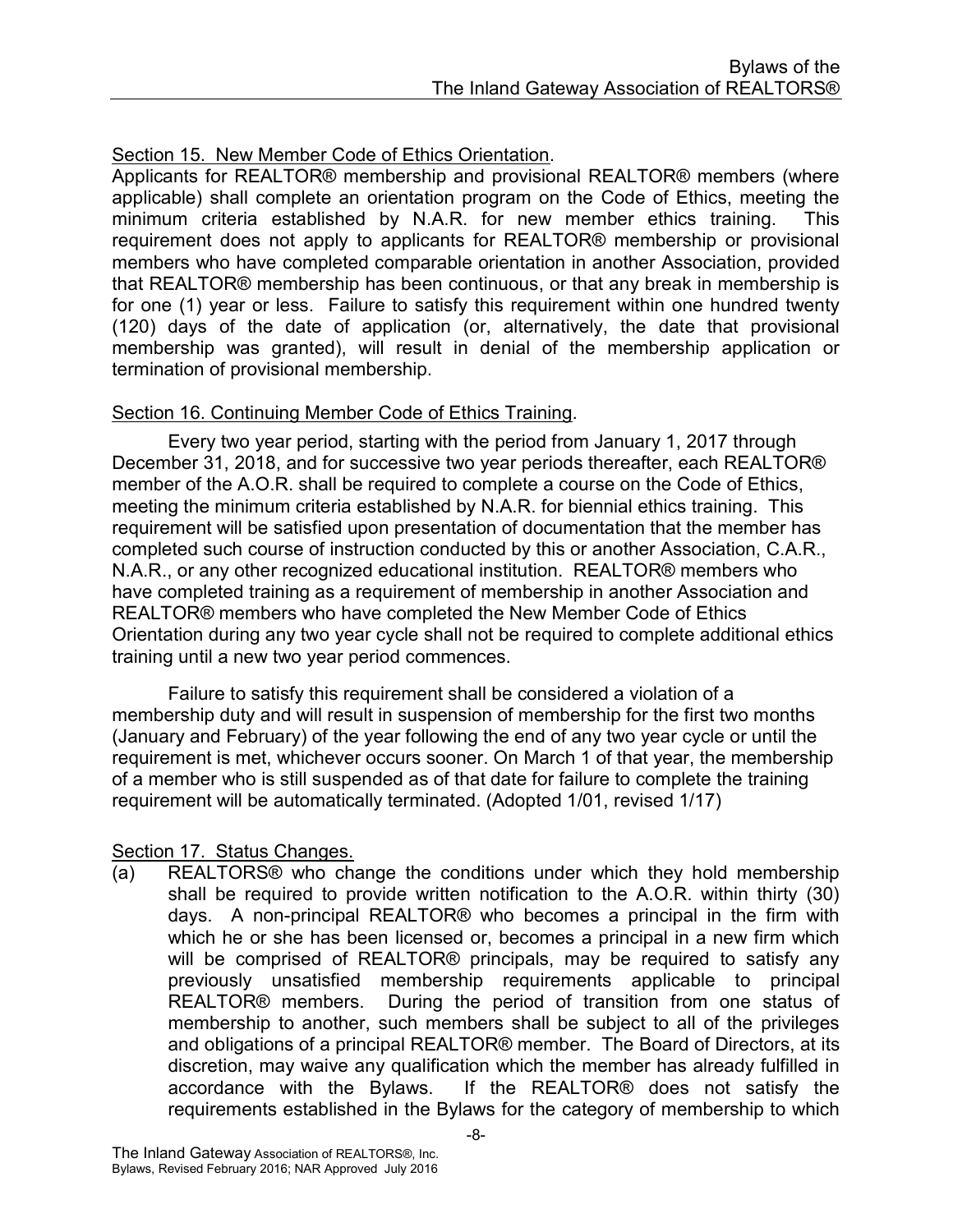they have transferred within thirty (30) days of the date they advised the A.O.R. of their change in status, their application for change of status will terminate automatically unless otherwise so directed by the Board of Directors.

- (b) If the licensed status of any member is terminated, his or her membership in the A.O.R. shall terminate automatically. If any member ceases to meet any other ongoing qualification of membership, his or her membership may be terminated by the Board of Directors. Each member shall have the affirmative duty to notify the A.O.R. of any changes in their licensee status.
- (c) Any application fee related to a change in membership status shall be reduced by an amount equal to any application fee previously paid by the applicant. Dues shall be prorated from the first day of the quarter in which the member is notified of acceptance by the Board of Directors of his or her change in status and shall be based on the new membership status for the remainder of the year.

#### Section 18. Resignation.

Resignations of members shall become effective when confirmed in writing by the Association; provided, however, that if any member submitting the resignation is indebted to the A.O.R. for dues, fees, fines or other assessments of the A.O.R. or any of its services, departments, divisions or subsidiaries, the A.O.R. may condition the right of the resigning member to reapply for membership upon payment in full of all such monies owed.

#### ARTICLE VI - PRIVILEGES AND DUTIES OF MEMBERSHIP

Section 1. Member Compliance with Bylaws, Policies, Rules and Regulations.

It shall be the duty of every member of the A.O.R. to abide by the Bylaws, Policies and Rules and Regulations of the A.O.R. Any member of the A.O.R. may be reprimanded, fined, placed on probation, suspended, or expelled by the Board of Directors for a violation of the Bylaws, Policies and Rules and Regulations of the A.O.R. If a hearing is required it shall be held in accordance with the California Code of Ethics and Arbitration Manual.

Although only REALTOR® members are subject to the Code of Ethics and its enforcement by the A.O.R., all members are encouraged to abide by the principles established in the Code of Ethics and conduct their business and professional practices accordingly. Further, any non-REALTOR® member may, upon recommendation of a hearing panel of the Professional Standards Committee, be subject to discipline as described above, for any conduct, which in the opinion of the Board of Directors, reflects adversely on the real estate industry or the terms REALTOR® or REALTORS® and for conduct that is inconsistent with or adverse to the objectives and purposes of this A.O.R., C.A.R. or N.A.R.

#### Section 2. Member Discipline.

(a) Any member of the A.O.R. may be reprimanded, placed on probation, suspended or expelled for harassment, including sexual harassment, of an Association or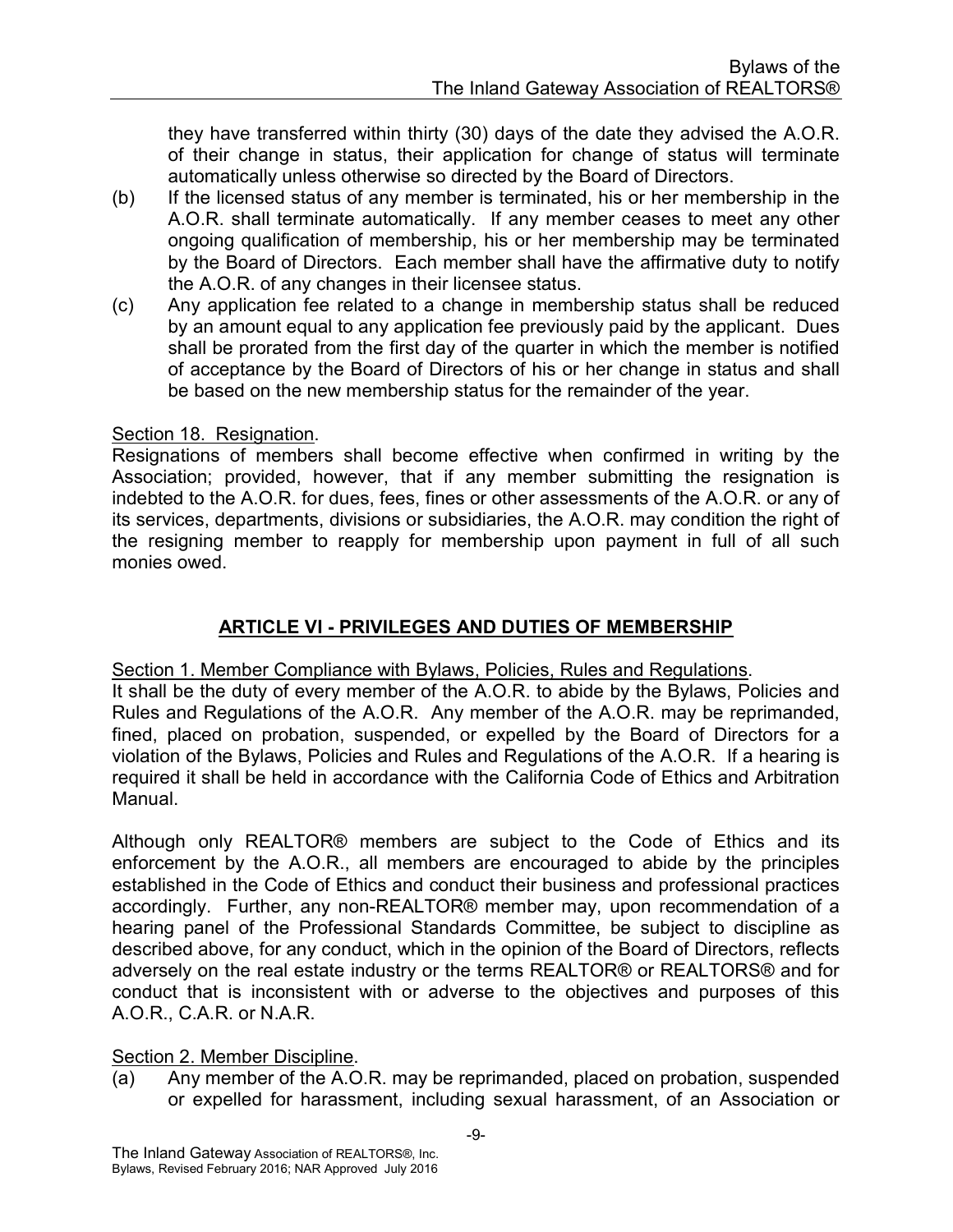MLS employee, vendor, or member who is acting within the course and scope of his/her employment or acting in his/her official capacity on behalf of the A.O.R. after a hearing in accordance with the established procedures of the A.O.R. The decision of the appropriate disciplinary action to be taken shall be made by the investigatory team comprised of the President, President-Elect and one member of the Board of Directors selected by the highest ranking officer not named in the complaint, upon consultation with counsel for the A.O.R. If the complaint names the President or President-Elect, they may not participate in the proceedings and shall be replaced by the Immediate Past President or, alternatively, by another member of the Board of Directors selected by the highest ranking officer not named in the complaint.

(b) Any REALTOR® member of the A.O.R. may be disciplined by the Board of Directors for violations of the Code of Ethics or other duties of membership after a hearing as described in the California Code of Ethics and Arbitration Manual, provided that the discipline imposed is consistent with N.A.R. policy as set forth in the California Code of Ethics and Arbitration Manual.

#### Section 3. Resignation with Pending Arbitration or Disciplinary Hearing.

If a member resigns from the A.O.R. or otherwise causes membership to terminate with a disciplinary complaint pending, that Board of Directors may condition the right of the resigning member to reapply for membership upon the applicant's certification that he or she will submit to the pending disciplinary hearing and comply with any sanction imposed. If a member resigns or otherwise causes membership to terminate, the duty to submit to arbitration continues in effect even after membership lapses or is terminated provided that the dispute arose while the former member was a member.

#### Section 4. Voting Rights and Eligibility for Elective Office.

Only REALTOR® members, whether primary or secondary, in good standing whose financial obligations to the A.O.R. are paid in full, shall be entitled to vote and to hold elective office in the A.O.R. Proxy voting is not allowed.

#### Section 5. Privileges and Duties of REALTOR® Members.

- (a) It shall be the duty and responsibility of every REALTOR® member of this A.O.R. to abide by the Constitution and Bylaws of C.A.R., the Constitution and Bylaws of N.A.R. and to abide by the Code of Ethics as set forth in Article VI, Section 1of these Bylaws.
- (b) REALTOR® members have the primary responsibility to safeguard and promote the standards, interests and welfare of the A.O.R. and the real estate profession.
- (c) REALTOR® members may use the terms REALTOR® and REALTORS® subject to the provisions of Article VIII.
- (d) If a REALTOR® member who is a sole proprietor, principal in a firm, partner in a partnership, officer of a corporation, or branch office manager is suspended or expelled, his or her firm, partnership or corporation shall not use the terms REALTOR® or REALTORS® in connection with its business during the period of suspension or expulsion and the membership of all other principals, partners or corporate officers shall suspend or terminate during the period of suspension or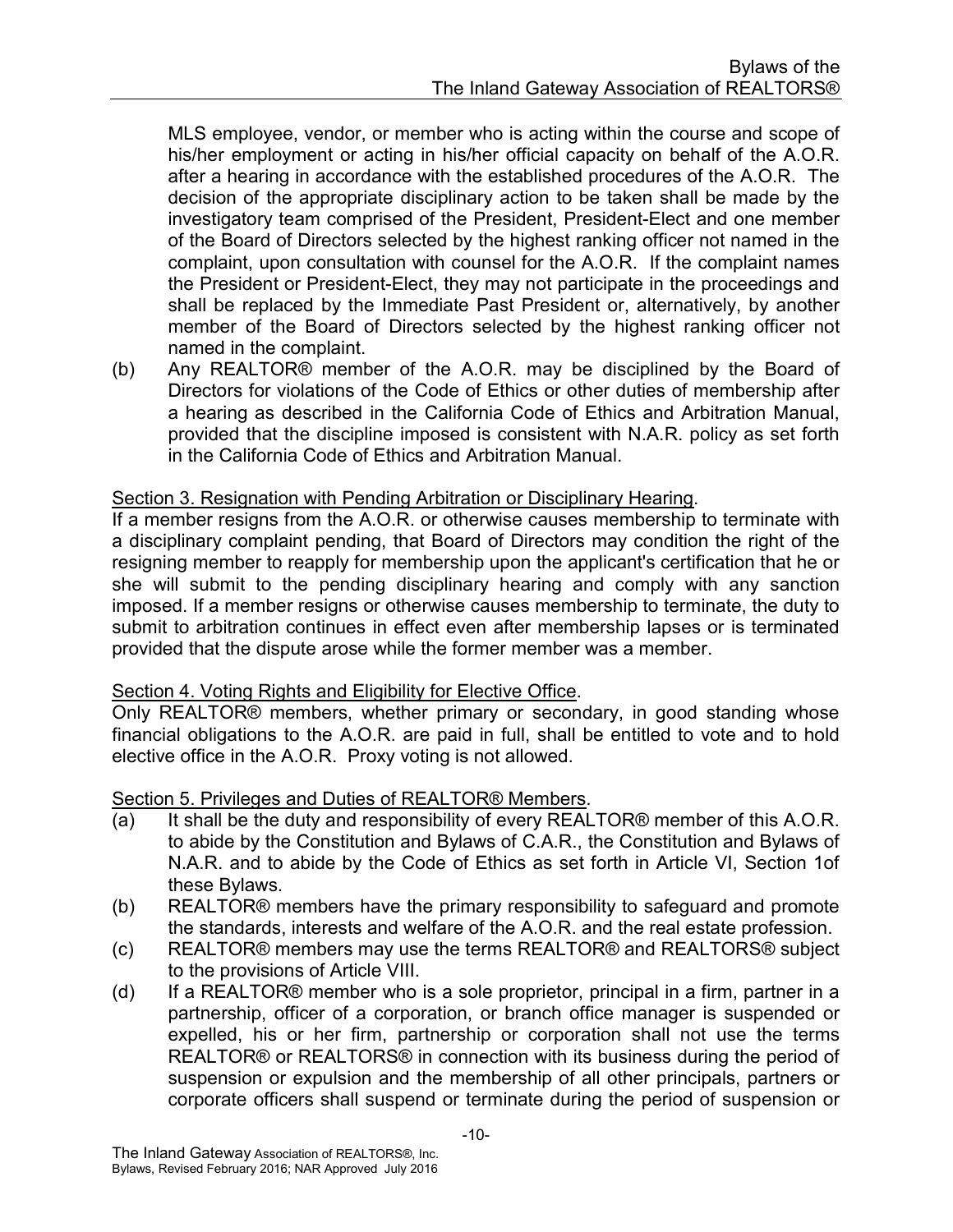expulsion, unless: (1) the disciplined member severs his or her connection with the firm, partnership or corporation; or (2) the disciplined member relinquishes management control of the firm.

 The membership of REALTORS® who are employed or affiliated as independent contractors with the disciplined member shall suspend or terminate during the period of suspension or expulsion unless: (1) the disciplined member severs his or her connection with the firm, partnership or corporation; (2) the disciplined member relinquishes management control of the firm; or (3) the non-principal REALTOR® member elects to sever his or her connection with the disciplined member and affiliates with another REALTOR® member in good standing in the association. If a REALTOR® member other than a sole proprietor in a firm, partner in a partnership, officer of a corporation or branch office manager is suspended or expelled, the use of the terms REALTOR® or REALTORS® by the firm, partnership or corporation shall not be affected.

 Removal of an individual from any form or degree of management control must be certified to the A.O.R. by the disciplined member and by the individual who is assuming management control. The signatures on such certification must be notarized.

 The foregoing is not intended to preclude a suspended or expelled member from functioning as an employee or independent contractor, provided no management control is exercised.

(e) In any action taken against a principal REALTOR® member for suspension or expulsion, notice of such action shall be given to all REALTORS® employed by or affiliated as independent contractors with such REALTOR® member and they shall be advised that the provisions in this Article VI, Section 5 shall apply.

#### Section 6. Privileges and Duties of Institute Affiliate Members.

Institute Affiliate members shall have the rights and privileges and be subject to the obligations prescribed by the Board of Directors consistent with the N.A.R. Constitution and Bylaws.

NOTE: Local associations establish the rights and privileges to be conferred on Institute Affiliate Members except that no Institute Affiliate Member may be granted the right to use the term REALTOR®, REALTOR-ASSOCIATE®, or the REALTOR® logo; to serve as President of the local association; or to be a Participant in the local association's Multiple Listing Service. (Amended 1/02)

#### Section 7. Privileges and Duties of Affiliate Members.

Affiliate members shall have the rights and privileges and be subject to the obligations prescribed by the Board of Directors.

#### Section 8. Privileges and Duties of Public Service Members.

Public Service members shall have the rights and privileges and be subject to the obligations prescribed by the Board of Directors.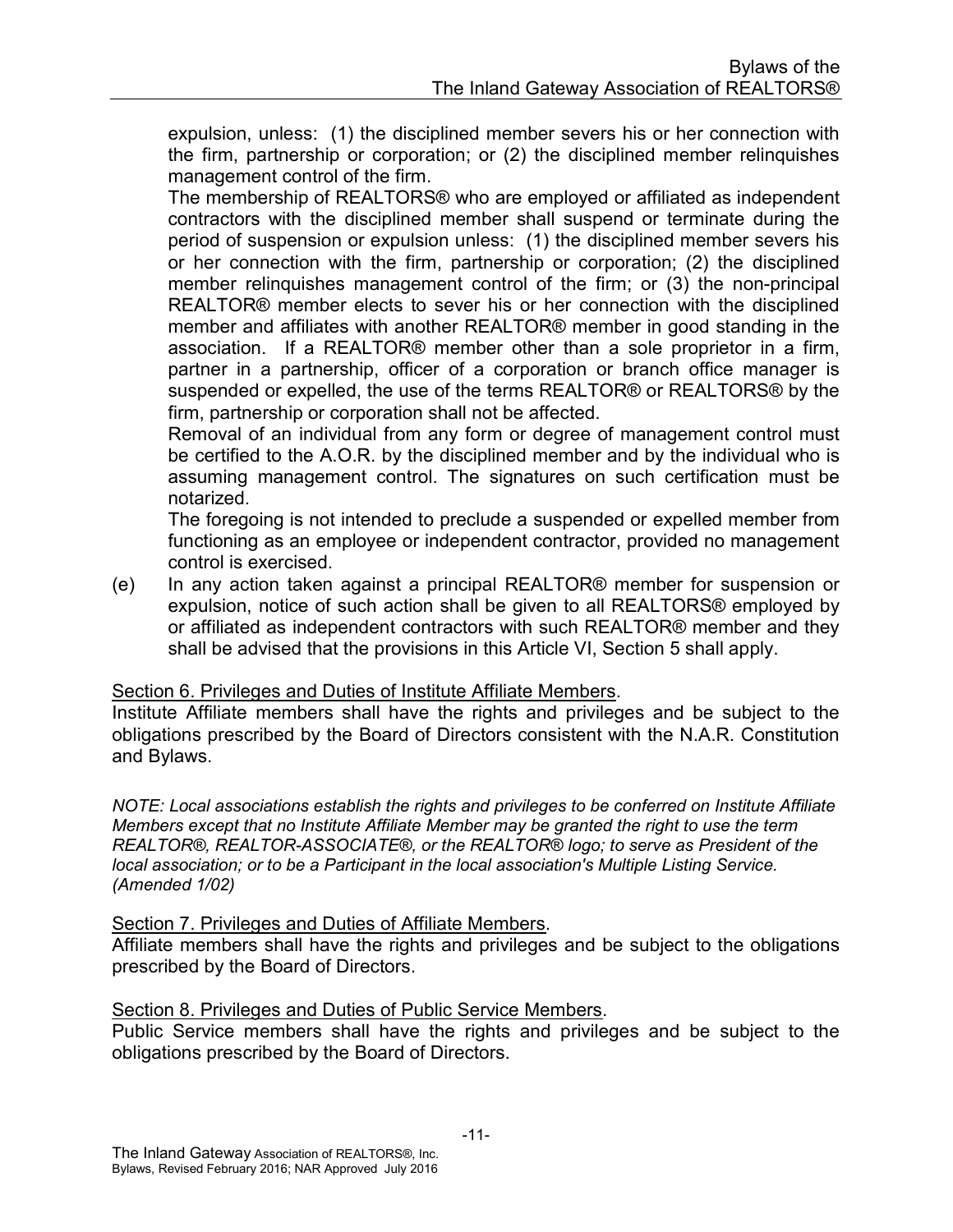Section 9. Privileges and Duties of Honorary Members.

Honorary membership shall confer only the right to attend meetings and participate in discussions.

#### Section 10. Privileges and Duties of Student Members.

Student members shall have the rights and privileges and be subject to the obligations prescribed by the Board of Directors.

#### Section 11. Certification by Designated REALTOR®.

Designated REALTORS® shall certify to the A.O.R. during the first month of each fiscal year, on a form provided by the A.O.R., a complete listing of all individuals licensed or certified under California law, with the REALTOR® firm(s), and shall designate the primary association, if any, for each individual. These declarations shall be used for purposes of calculating dues under Article IX, Section 2. Designated REALTOR® members shall also notify the A.O.R. of any additional individual(s) licensed or certified with the firm(s) and of any individual whose affiliation with the firm was severed within thirty days of the date of affiliation or severance of the individual(s).

#### ARTICLE VII - PROFESSIONAL STANDARDS AND ARBITRATION

Section 1. Professional Standards and Arbitration.

The responsibility of the A.O.R. and its members relating to the enforcement of the Code of Ethics, the disciplining of members, the arbitration of disputes, and the organization and procedures incident thereto shall be governed by the California Code of Ethics and Arbitration Manual, as published and from time to time amended by C.A.R., which by this reference is made a part of these Bylaws.

#### Section 2. Member Compliance with N.A.R. and C.A.R. Constitution, Bylaws, Policies, Rules, Regulations, and Code of Ethics.

It shall be the duty and responsibility of every REALTOR® member of this A.O.R. to abide by the Constitution, Bylaws, Policies and Rules and Regulations of this A.O.R., the Constitution and Bylaws of C.A.R., the Constitution and Bylaws of N.A.R., and the Code of Ethics, including the duty to arbitrate controversies arising out of real estate transactions as specified by Article 17 of the N.A.R. Code of Ethics and as further defined and in accordance with the procedures set forth in the California Code of Ethics and Arbitration Manual as from time to time amended by C.A.R. By becoming and remaining a member, every REALTOR® member agrees that he or she and the corporation or firm for which he or she acts as a partner, officer, principal, or branch office manager, will submit to arbitration through the A.O.R. all disputes with any other member or member of the public subject to the conditions set forth in the California Code of Ethics and Arbitration Manual.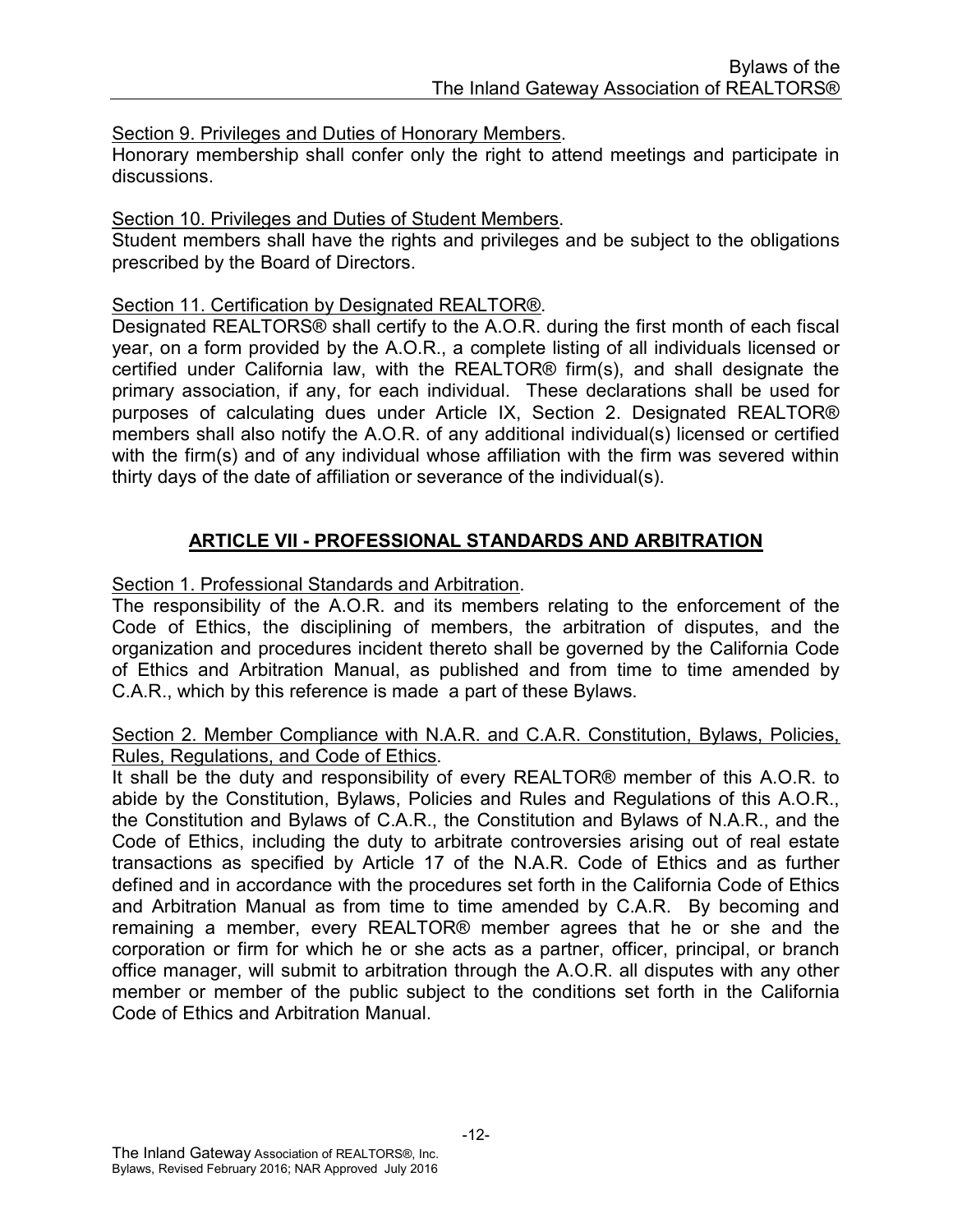#### ARTICLE VIII - USE OF THE TERMS REALTOR® AND REALTORS®

#### Section 1. Use and Control of REALTOR® Membership Marks.

Use of the terms REALTOR® and REALTORS® by members shall, at all times, be subject to the provisions of the Constitution and Bylaws of N.A.R. and to the Rules and Regulations prescribed by its Board of Directors. The A.O.R. shall have the authority to control, jointly and in full cooperation with N.A.R., use of the terms within its jurisdiction. Any misuse of the term is a violation of a membership duty and may subject members to disciplinary action by the Board of Directors after hearing as provided for in the C.A.R. Code of Ethics and Arbitration Manual.

#### Section 2. Jurisdictional Limits on Use of REALTOR® Membership Marks.

REALTOR® members of the A.O.R. shall have the privilege of using the terms REALTOR® and REALTORS® in connection with their places of business within California, or a state contiguous thereto, so long as they remain REALTOR® members in good standing. No other class of members shall have this privilege.

#### Section 3. Use of REALTOR® Membership Marks Dependent on Status of Firm Principals.

A REALTOR® member who is a principal of a real estate firm, partnership or corporation may use the terms REALTOR® and REALTORS® only if all the principals of such firm, partnership, or corporation who are actively engaged in the real estate profession within California, or a state contiguous thereto, are REALTOR® members.

(a) In the case of a REALTOR® member who is a principal of a real estate firm, partnership or corporation whose business activity is substantially all commercial, the right to use the term REALTOR® or REALTORS® shall be limited to office locations in which a principal, partner, corporate officer or branch office manager of the firm, partnership or corporation holds REALTOR® membership. If a firm, partnership or corporation operates additional places of business in which no principal, partner, corporate officer or branch office manager holds REALTOR® membership, the term REALTOR® or REALTORS® may not be used in any reference to those additional places of business.

Section 4. Institute Affiliate Members Ineligible to Use REALTOR® Membership Marks. Institute Affiliate members shall not use the terms REALTOR® or REALTORS® nor the imprint of the emblem seal of N.A.R.

#### ARTICLE IX - DUES AND ASSESSMENTS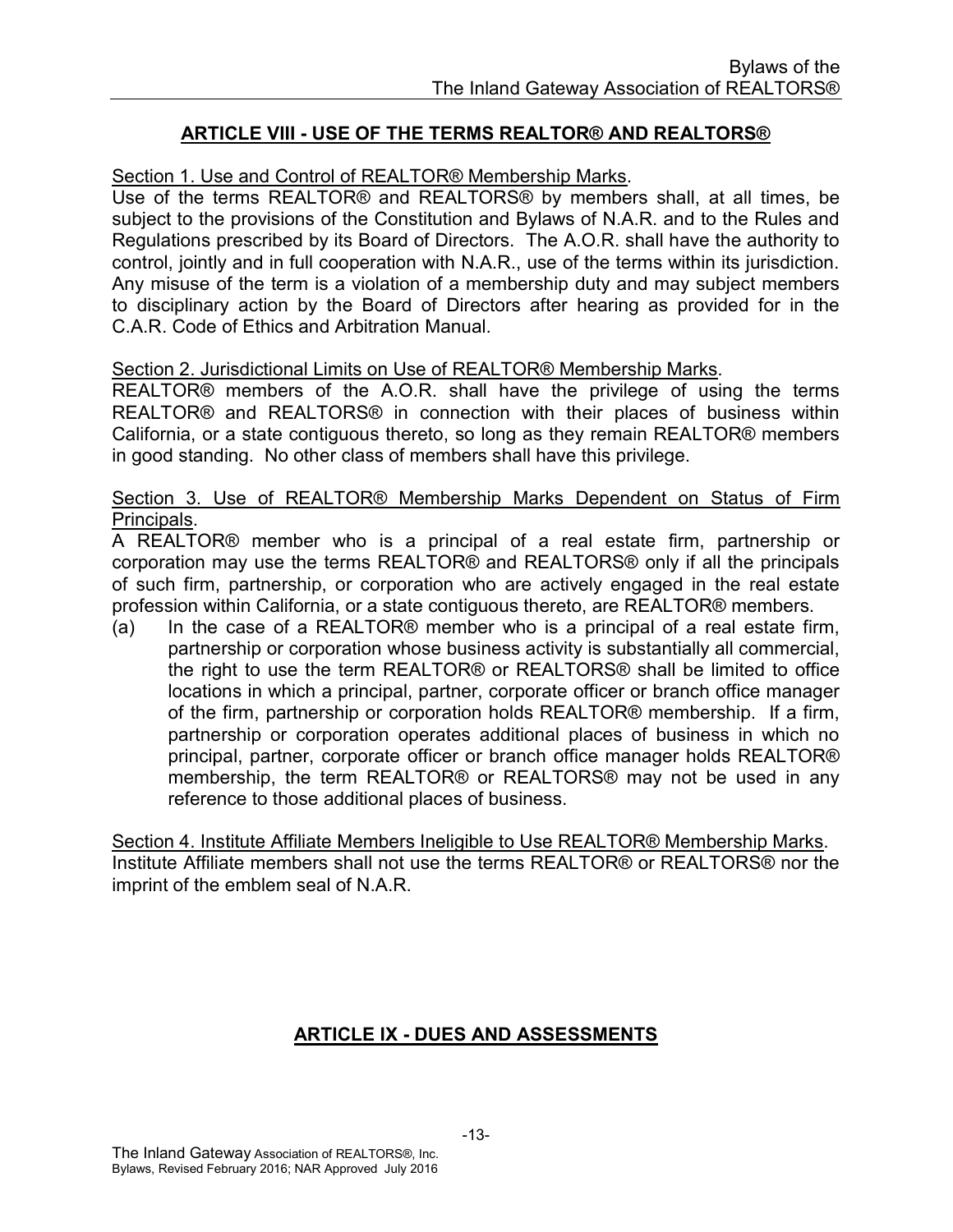Section 1. Application Fee.

The Board of Directors may adopt a reasonable application fee for membership in the A.O.R. The application fee for REALTOR® membership shall not exceed three (3) times the amount of the annual dues for REALTOR® membership. The application fee shall be required to accompany each application for membership in the A.O.R. and shall become the property of the A.O.R. upon final approval of the application.

#### Section 2. Dues.

- (a) The Board of Directors shall determine annually the amount of annual dues to be paid by each class of membership.
- (b) The dues of each Designated REALTOR® member shall be a base amount plus an amount multiplied by the number of real estate licensees and licensed or certified appraisers under California law to which he or she certified under Article VI, Section 11, and who: (1) are employed by or affiliated as independent contractors or who are otherwise directly or indirectly licensed or certified with such REALTOR® member; and (2) are not REALTOR® members of any Association within California or a state contiguous thereto or Institute Affiliate members of this A.O.R. In calculating the dues payable to the A.O.R. by a Designated REALTOR® member, non-member licensees as defined in (1) and (2) of this sub-paragraph shall not be included in the computation of dues if the Designated REALTOR® has paid dues based on non-member licensees to another Association within the state of California or a state contiguous thereto, provided the Designated REALTOR® notifies the A.O.R. in writing of the identity of the Association to which dues have been remitted.

 A REALTOR® with a direct or indirect ownership interest in an entity engaged in the real estate business which provides services for which a Mortgage Loan Originators license endorsement (MLO) is required may annually file with the association, on a form approved by the association, a list of the MLO licensees and certify that the listed licensees (1) have a MLO license or endorsement, (2) are not engaged in real estate licensed activities except those for which an MLO is required, and (3) are not participants or subscribers in any Multiple Listing Service. The individuals disclosed on such forms shall not be deemed to be licensed with the REALTOR® filing the form for purposes of this Article IX, Section 2(b) and shall not be included in calculating the annual dues of the Designated REALTOR®.

The exemption for any licensee included on the certification forms shall automatically be revoked upon the individual being engaged in real estate licensed activities (listing, selling, leasing, renting, managing, counseling or appraising other than referrals, providing services for which a real estate license is required, other than those for which an MLO license is required, or being a participant or subscriber of any Multiple Listing Service, and dues for the current fiscal year shall be payable.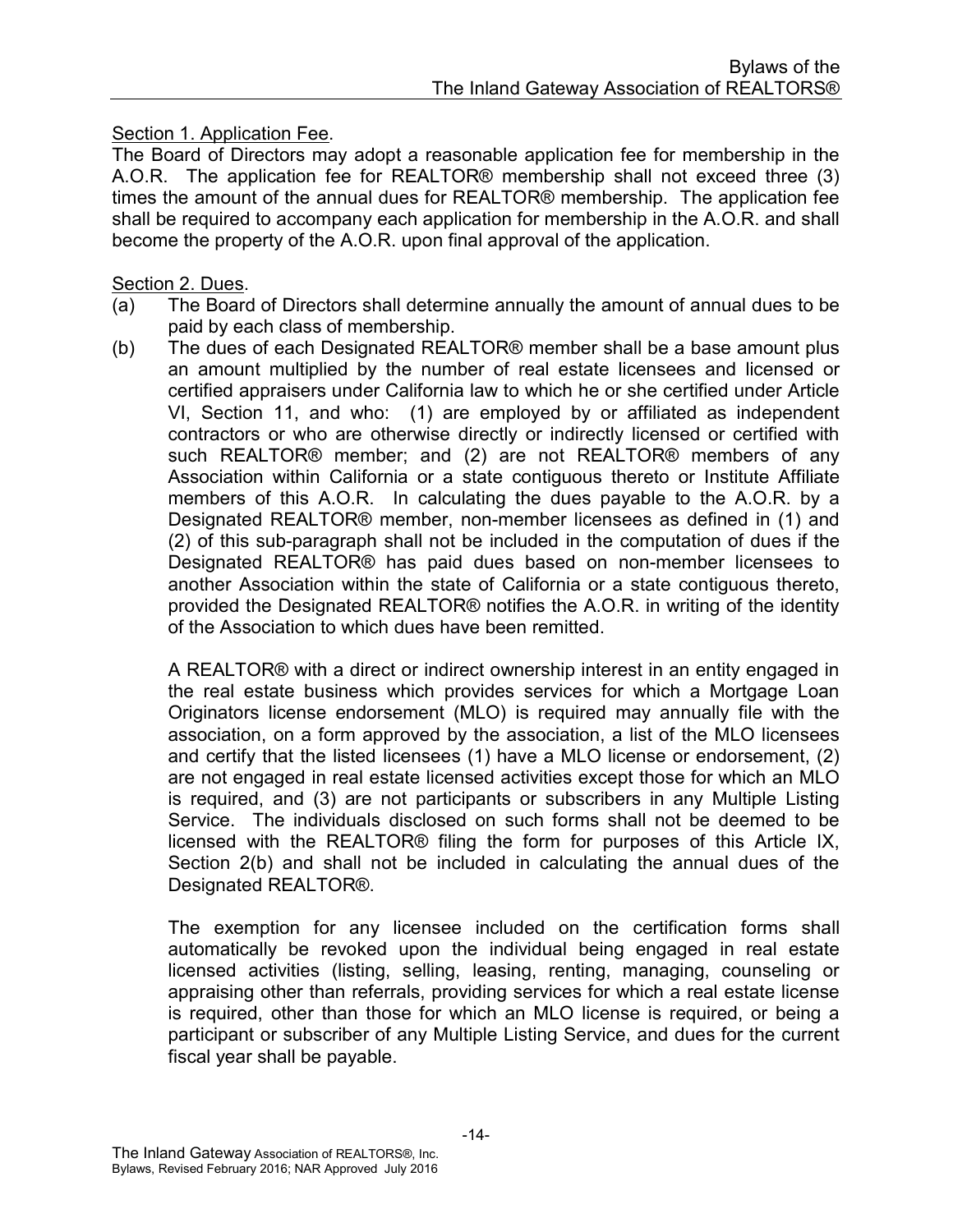Membership dues shall be prorated for any licensee included on a certification form submitted to the A.O.R. who during the same calendar year applies for REALTOR® membership in the A.O.R. However, membership dues shall not be prorated if the licensee held REALTOR® membership during the preceding calendar year.

- (c) The annual dues of REALTOR® members shall not include any allocation for C.A.R., if the member is a member of an Association of C.A.R. and that Association has paid C.A.R. dues for the member.
- (d) The annual dues of REALTOR® members shall not include any allocation for N.A.R., if the member is a member of an Association of N.A.R. and that Association has paid N.A.R. dues for the member.
- (e) In the case of a Designated REALTOR® member in a firm, partnership, or corporation whose business activity is substantially all commercial, any assessments for non-member licensees shall be limited to licensees affiliated with the Designated REALTOR®, as defined in ARTICLE V, Section 9, in the office where the Designated REALTOR® holds membership, and any other offices of the firm located within the jurisdiction of this Association.
- (f) The annual dues of each Institute Affiliate Member shall be as established in Article II of the Bylaws of the NATIONAL ASSOCIATION OF REALTORS®.
- NOTE: The Institutes, Societies and Councils of the National Association shall be responsible for collecting and remitting dues to the National Association for Institute Affiliate Members (\$105.00). The National Association shall credit \$35.00 to the account of a local association for each Institute Affiliate Member whose office address is within the assigned territorial jurisdiction of that association, provided, however, if the office location is also within the territorial jurisdiction of a Commercial Overlay Board (COB), the \$35.00 amount will be credited to the COB, unless the Institute Affiliate Member directs that the dues be distributed to the other board. The National Association shall also credit \$35.00 to the account of state associations for each Institute Affiliate Member whose office address is located within the territorial jurisdiction of the state association. Local and state associations may not establish any additional entrance, initiation fees or dues for Institute Affiliate Members, but may provide service packages to which Institute Affiliate Members may voluntarily subscribe. (Amended 11/2013)

#### Section 3. Dues Payable.

Dues for all members shall be payable annually in advance on the first day of January. Dues shall be computed from the first day of the month in which a member is notified of acceptance and shall be prorated for the remainder of the year. Any member who initiates bankruptcy proceedings may be placed on a "cash basis" from the date the bankruptcy petition is filed until one year from the date that the member has been discharged from bankruptcy. All dues or fees paid to the A.O.R. are nonrefundable, except for those dues returned to a terminated provisional member as provided in Article V, Section 14(c).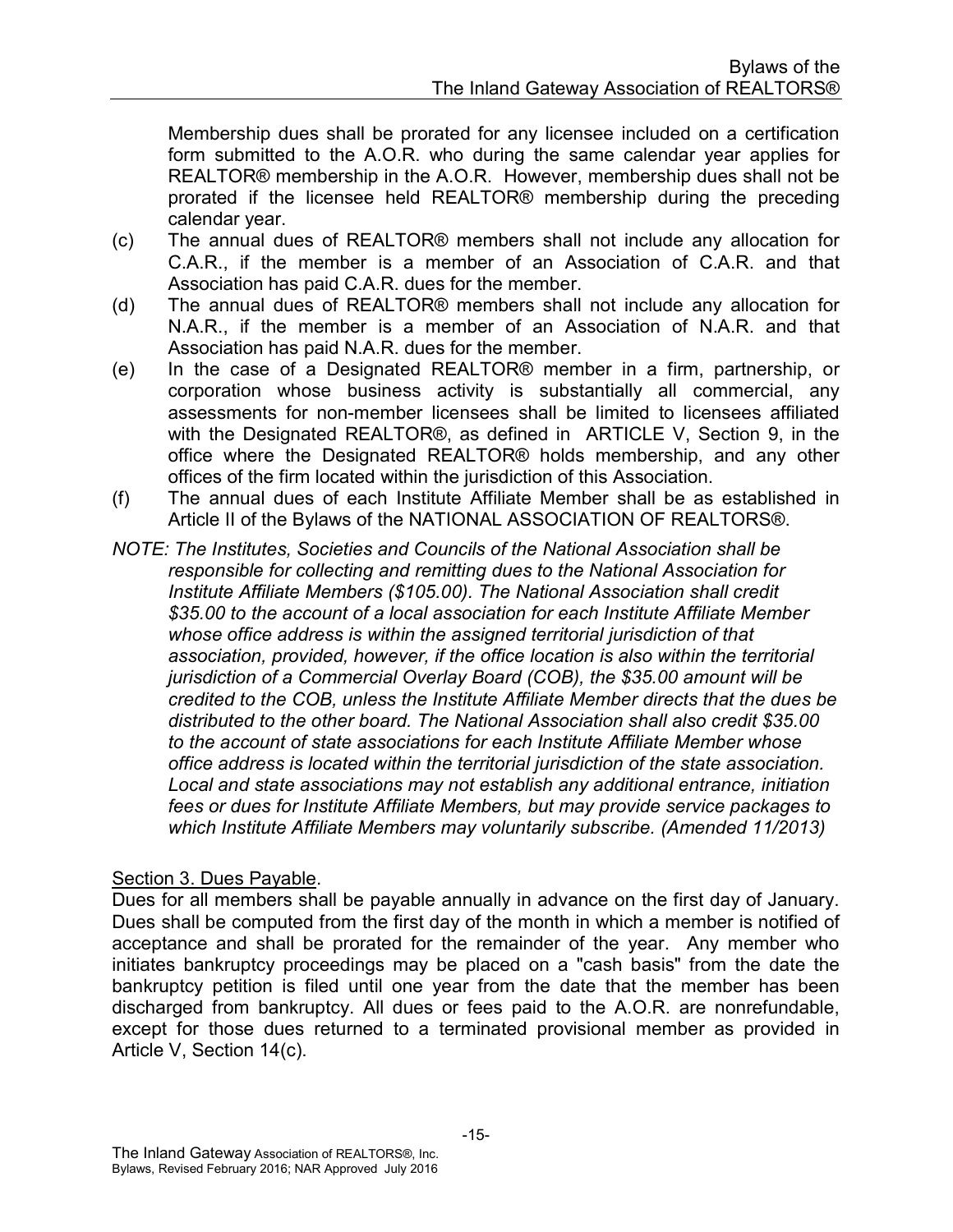Section 4. Nonpayment of Financial Obligations.

- (a) If dues, fees, fines, or other assessments, including amounts owed to the A.O.R. or its MLS are not paid within ten (10) days after the due date, the nonpaying member is subject to suspension. Thirty (30) days after the due date, membership of the nonpaying member shall automatically terminate unless within that time the amount due is paid. However, no action shall be taken to suspend or expel a member for nonpayment of disputed amounts until the accuracy of the amount owed has been confirmed by the Board of Directors. Furthermore, no member shall be suspended or expelled until ten (10) days after notice of a proposed suspension or expulsion and the reason therefore has been mailed by regular first class mail to him or her, which notice may be given before or after the expiration of the ten (10) day or thirty (30) day period.
- (b) If within ten (10) days after the mailing of a notice the member requests a hearing, the effective date of the suspension or expulsion shall be deferred until after such hearing. The Board of Directors shall mail by regular first class mail to the member at least five (5) days prior to the hearing a notice of the time and place of the hearing. At the hearing the Board of Directors shall receive evidence from the member and may receive evidence from any other person on the issue of whether the member was delinquent in the payment of fees or charges and on the issue of whether it would be in the best interest of the A.O.R. to suspend or expel the member.
- (c) If the Board of Directors determines that the member was delinquent, the Board of Directors may decide, as it deems in the best interest of the A.O.R., to suspend or expel the member, to decline to suspend or expel the member, or to decline to suspend or expel the member on condition that the member pay the delinquency on or before a specified date or pay the delinquency in specified installments on or before specified dates. The member shall be automatically suspended or expelled without further hearing if the member fails to perform such condition.
- (d) Any suspension or expulsion occurring after a hearing shall be effective five (5) days after notice thereof is mailed to the member, subject to the right of the Board of Directors to specify that the suspension or expulsion shall become effective upon the entry, in a suit by the A.O.R. for declaratory relief, of the final judgment of a Court of competent jurisdiction declaring that the suspension or expulsion violates no rights of the member.
- (e) A member who has been expelled may apply for reinstatement in the manner prescribed for new applicants for membership, upon making full payment of all past due accounts, together with interest at the rate of ten (10%) percent per annum on each item comprising the accounts, from its due date until paid, and after complying with all sanctions imposed by a disciplinary panel together with the payment of the application fee required of new applicants.
- (f) In the event the membership of a real estate licensee or certified or licensed appraiser who holds REALTOR® membership is terminated for nonpayment of A.O.R. dues, and the licensee or appraiser remains affiliated with the same firm, the dues obligation of the designated REALTOR®, as set forth in this Article IX, Section 2(b), will be increased to reflect the addition of a non-member licensee or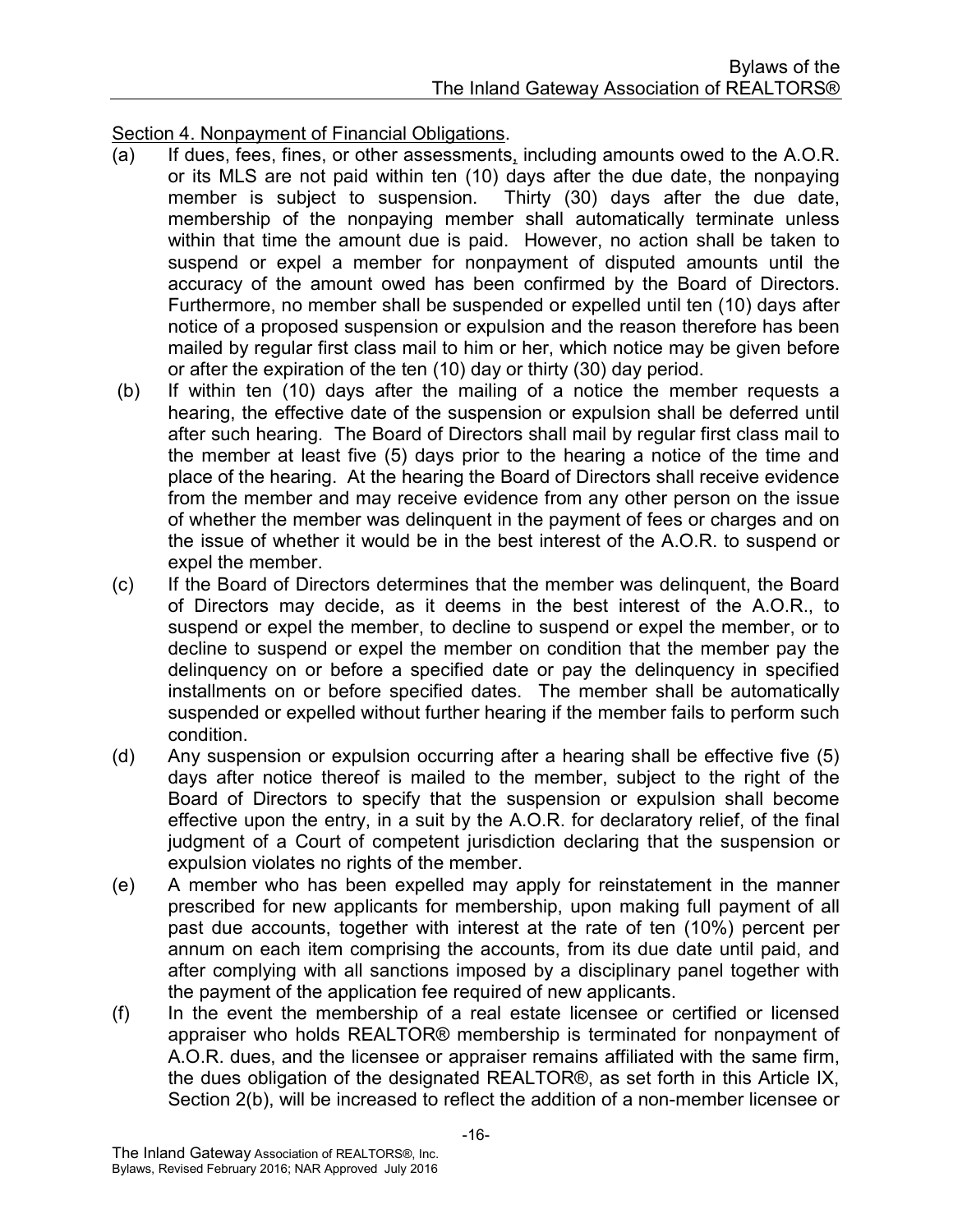appraiser. Dues shall be calculated from the first day of the current fiscal year and are payable within ten (10) days of the notice of termination.

(g) When the A.O.R. becomes aware that a Designated REALTOR® has a licensee or licensed or certified appraiser in his or her office who is not a REALTOR® member of an Association, the A.O.R. will notify the Designated REALTOR® by an invoice being sent. A Designated REALTOR® who does not bring all non-Member assessments current within ten (10) days from receipt of the invoice, except as otherwise provided in Article IX, Section 4, will be subject to suspension. The Designated REALTOR® may dispute the assessed amount in writing, pursuant to the procedures set forth in Article IX, Section 4 of these Bylaws.

#### Section 5. Reinstatement After Termination for Nonpayment of Financial Obligations.

A former member who has had his or her membership terminated for nonpayment of dues, fees, fines, or other assessments duly levied in accordance with the provisions of these Bylaws or the provisions of other Rules and Regulations of the A.O.R. or any of its services, departments, divisions or subsidiaries may apply for reinstatement in a manner prescribed for new applicants for membership, only after making payment in full of all accounts due as of the date of termination.

#### Section 6. Deposit.

All monies received by the A.O.R. for any purpose shall be deposited to the credit of the A.O.R. in a financial institution or institutions selected by resolution of the Board of Directors.

Section 7. Notice of Delinquent Dues, Fees, Fines, Assessments and Other Financial Obligations of Members.

All delinquent dues, fees, fines, assessments or other financial obligations to the A.O.R. or its Multiple Listing Service shall be noticed to the delinquent member in writing setting forth the amount owed and due date

#### ARTICLE X - OFFICERS AND DIRECTORS

#### Section 1. Officers.

- (a) The elected officers of the A.O.R. shall be: a President, a President-Elect, a Secretary/Treasurer. No person may hold more than one office at the same time.
- (b) The President-Elect shall automatically ascend to the presidency at the end of his or her term as President-Elect. The Secretary/Treasurer shall automatically ascend to President-Elect at the end of his or her term as Secretary/Treasurer.
- (c) The position of Secretary/Treasurer will be elected each year by the general membership. Candidates for Secretary/Treasurer must have completed their 2 year commitment of Directorship at the time of installation. Additionally, the Candidates for Secretary/Treasurer must either currently be a Director or have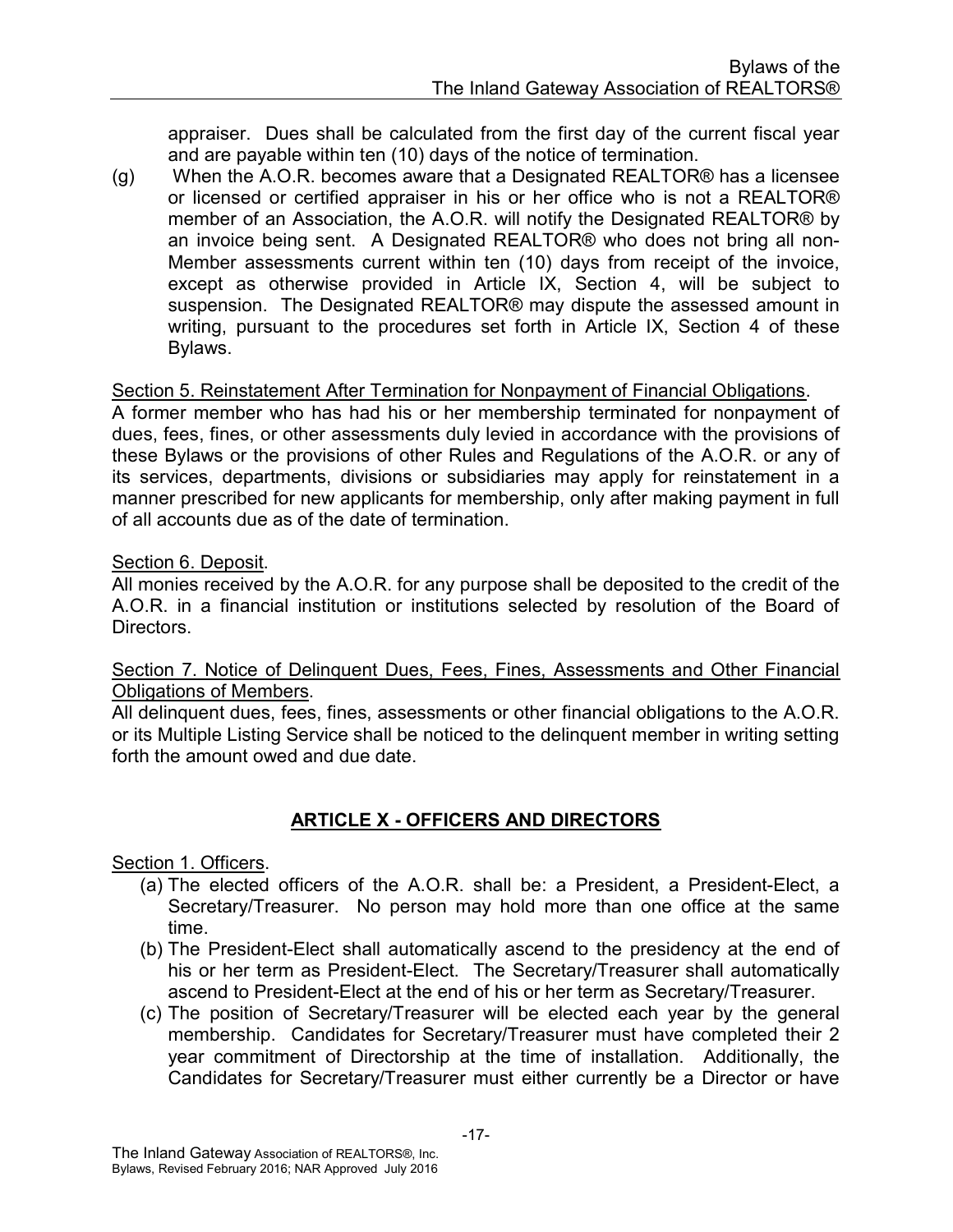completed their Directorship within the previous five (5) years of the time they would be installed as Secretary/Treasurer.

(d) The Executive Vice President is the chief staff person of the A.O.R. but is not an officer or member of the Board of Directors.

#### Section 2. Powers and Duties of Officers.

- (a) The powers and duties of the officers shall be such as their titles, by general usage, would indicate and such as may be assigned to them by the Board of Directors. It shall be the duty of the Secretary/Treasurer to keep the records of the Board of Directors and to carry on all necessary correspondence with N.A.R. and C.A.R.
- (b) The President, President-Elect, Immediate Past President, and Secretary/Treasurer shall comprise the Executive Committee. The Executive Committee will have the authority to conduct business and expend those funds directed by the Board of Directors to carry out the requirements of the A.O.R.
- (c) The Secretary/Treasurer shall be a member of the Finance Committee.

#### Section 3. Board of Directors.

The governing body of the A.O.R. shall be a Board of Directors consisting of the elected officers, the immediate retiring past president, and seven (7) REALTOR® members of the A.O.R. The President shall vote only in the event of a tie. All other Directors, including the elected officers, shall have one vote. Directors shall be elected to serve for terms of two (2) years. As many Directors shall be elected each year as are required to fill vacancies.

- (a) To be nominated for elective office, the nominee must be a REALTOR® member in good standing whose monetary obligations are paid and must have served on at least one (1) committee of an Association, or on at least two (2) task forces or special committees of an Association. Service must have been within the previous five (5) years. No more than two (2) persons from the same real estate office location may serve as an officer at the time of election.
- (b) No person shall be nominated, elected or serve as an officer or director if he or she is a close relative of any other officer or director then serving on the Board of Directors. For purposes of this qualification, "close relative" shall mean a current spouse, domestic partner (whether or not registered), a parent, grandparent, child, step-child, adopted child, or grandchild, mother-in-law, father-in-law, sisterin-law, brother-in-law, step-sister, step-brother, aunt or uncle.
- (c) No person shall serve as an officer or director if he or she is concurrently or simultaneously nominated, elected or serving as an officer or director on a board of directors of another Association.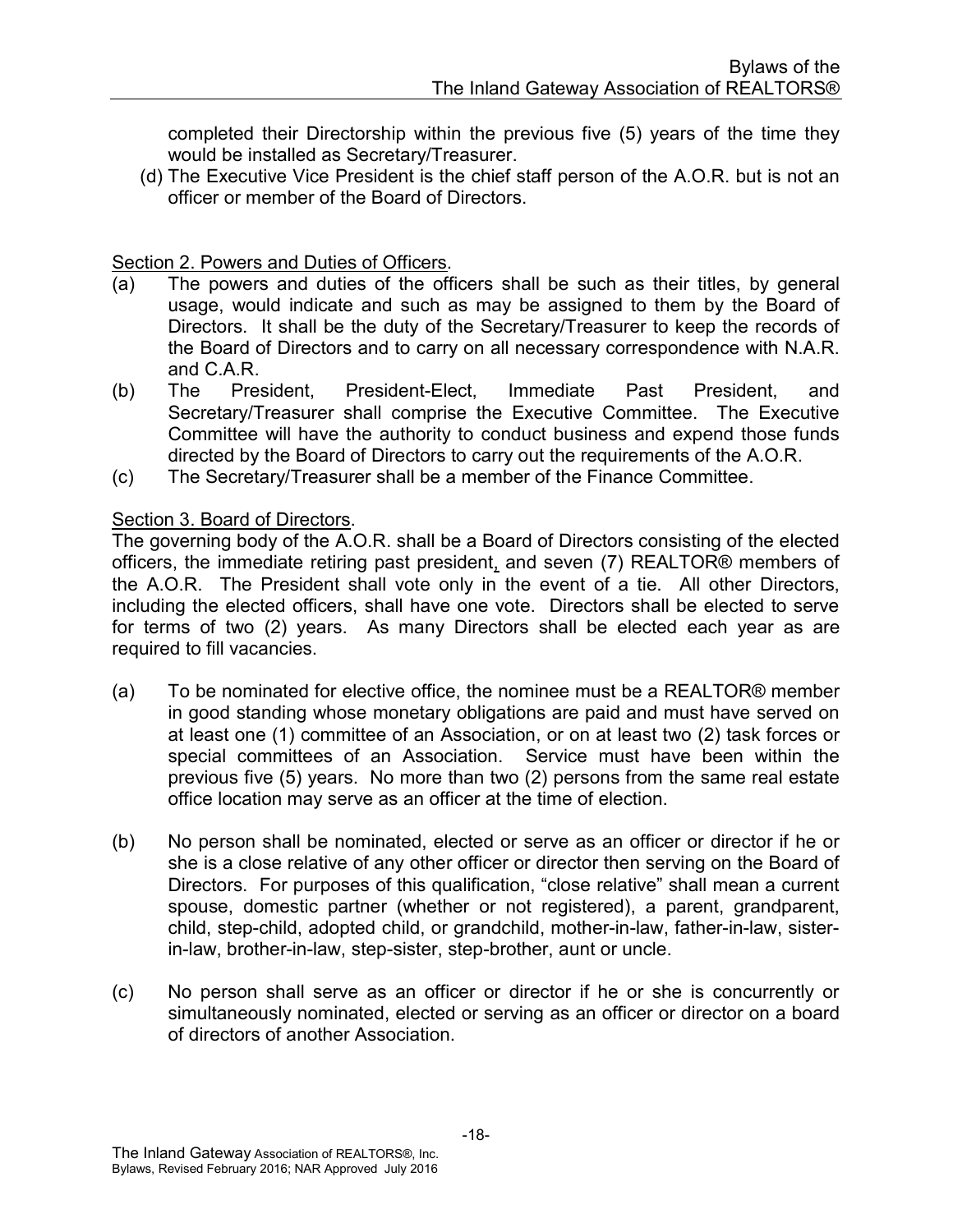#### Section 4. Powers and Duties of the Board of Directors.

Subject to the provisions of the California Nonprofit Corporation Law and any limitations in the Articles of Incorporation or Bylaws relating to action required to be approved by the members or a majority of all the members, the activities and affairs of the A.O.R. shall be conducted by and all management powers shall be exercised by or under the direction of the Board of Directors. The Board of Directors may delegate the management of the activities of the A.O.R. to any committee so long as the ultimate direction is provided by the Board of Directors.

#### Section 5. Election of Officers and Directors.

- (a) Delivery of Notices, Reports and Ballots. All notices, reports and ballots in connection with the election or removal of officers and directors may be accomplished by personal delivery, first class mail,
- facsimile, electronic mail or other electronic means.
- (b) Nomination by the Nominating Committee.

 At least two (2) months before the annual election, a Nominating Committee of REALTOR® members shall be appointed by the President with the approval of the Board of Directors. The Nominating Committee shall select one (1) or more candidates for each office and one (1) or more candidates for each place to be filled on the Board of Directors. No member of the Nominating Committee may be a candidate for office or the Board of Directors. No person may be nominated for office unless they will meet all of the qualifications for the office at the beginning of the term for which they are a nominee. No person shall be nominated by the Nominating Committee or by petition for an officer or director position if he or she is concurrently or simultaneously nominated, elected or serving on a board of directors of another Association. The report of the Nominating Committee shall be delivered to each member eligible to vote at least four (4) weeks preceding the election.

(c) Nomination by Petition.

 Additional candidates for the offices to be filled may be placed in nomination by petition signed by at least twenty-five (25%) percent of the REALTOR® members eligible to vote. The petition shall be filed with the Secretary at least three (3) weeks before the election. The Secretary shall deliver notice of such additional nominations to all members eligible to vote at least two (2) weeks before the election.

(d) Election Committee.

 The President, with the approval of the Board of Directors, shall appoint an Election Committee of three (3) REALTOR® members to conduct the election. No member of the Election Committee may be a candidate for office or the Board of Directors. The Election Committee shall set a date on or before the annual meeting, on which the election will be held.

#### (e) Elections.

 Elections shall be by ballot delivered to the members in a timely manner. The ballot shall contain the names of all candidates and specify the office for which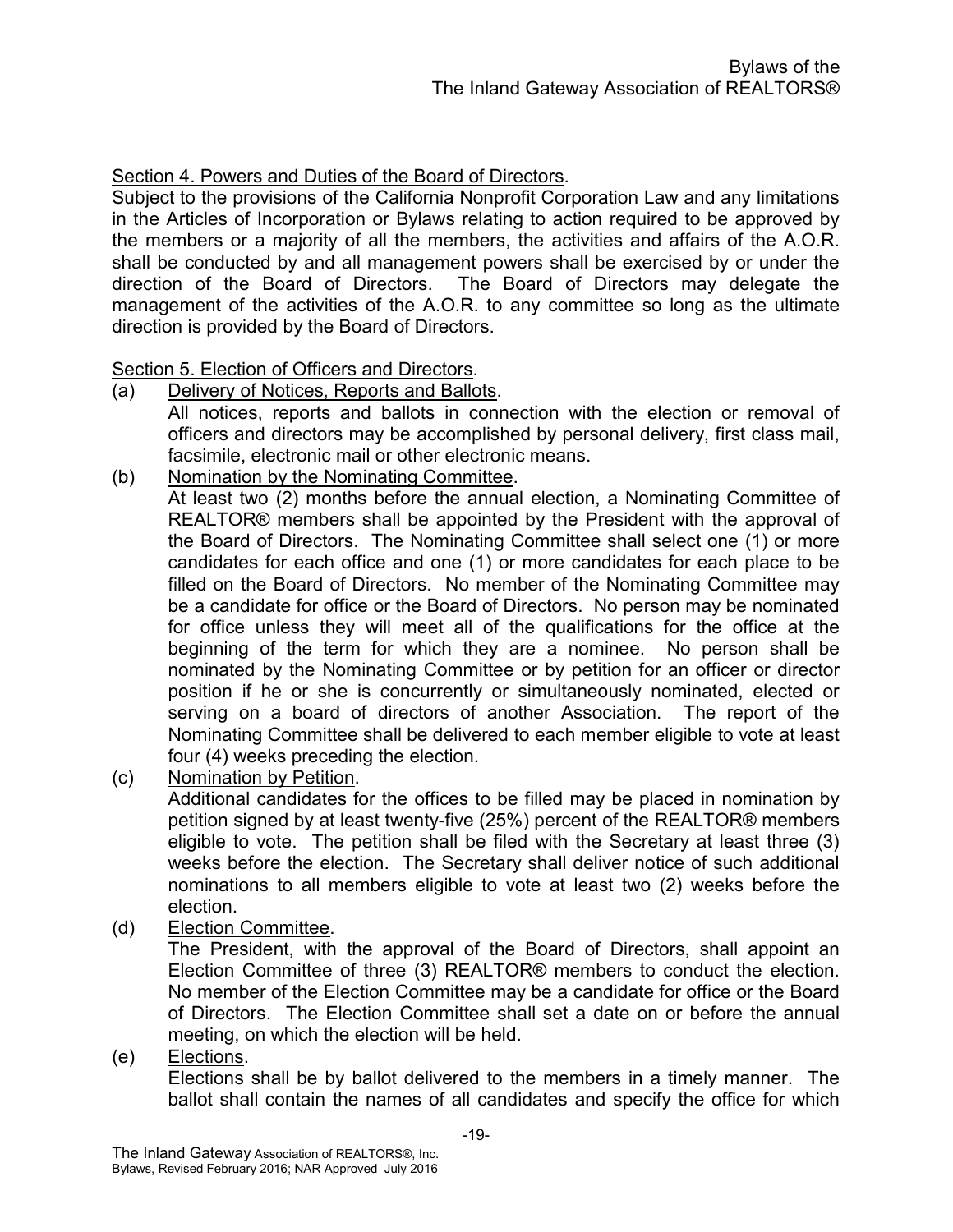each is nominated. No person may be a candidate for more than one (1) position whether nominated by the Nominating Committee or by petition. Ballots may be submitted by the members in the manner and by the date specified by the Election Committee, which shall be no later than the last day of June. There shall be no proxy votes. In case of a tie vote, the issue shall be determined by the remaining members of the Board of Directors.

#### (d) Electronic Voting.

Nothing contained in these Bylaws shall preclude the Board of Directors, or their designee(s) from adopting electronic voting procedures that otherwise comply with California law and N.A.R. and/or C.A.R. mandates.

(e) Future Voting Procedures.

The A.O.R.'s geographical area is widespread and may broaden in the future. Technological advances may allow for other more advanced forms of voting procedures in the future. Such procedures may provide greater opportunities for enhanced member participation in the voting process described above. The Board of Directors may provide in the A.O.R.'s Policies and Procedures Manual for such procedures that will supersede provisions of this Article and these Bylaws, so long as they are consistent with California law and N.A.R. and C.A.R. mandates and are made available to all Members and are otherwise consistent with the remainder of these Bylaws.

#### Section 6. Vacancies.

Vacancies among the officers and the Board of Directors shall be filled by a simple majority vote of the Board of Directors until the next annual election. If an officer or director is unable to assume office after being elected, his or her seat becomes vacant and shall be filled by the Board of Directors.

#### Section 7. Removal of Officers and Directors.

In the event that an officer or director is deemed to be incapable for any reason of fulfilling the duties for which he or she is elected, but will not resign from office voluntarily, the officer or director may be removed from office under the following procedure:

- (a) A petition requiring the removal of an officer or director and signed by not less than one-third (1/3) of the voting membership or a majority of all directors shall be filed with the President, or if the President is the subject of the petition, with the next ranking officer, and shall specifically set forth the reasons the individual is deemed to be disqualified from further service.
- (b) Upon receipt of the petition, and not less than twenty (20) days or more than forty-five (45) days thereafter, a special meeting of the voting membership of the A.O.R. shall be held. The sole business of the meeting shall be to consider the charge against the officer or director, and to render a decision on such petition.
- (c) The special meeting shall be noticed, including the general nature of the meeting, to all voting members at least ten (10) days prior to the meeting, and shall be conducted by the President unless the President's continued service in office is being considered at the meeting. In such case, the next ranking officer will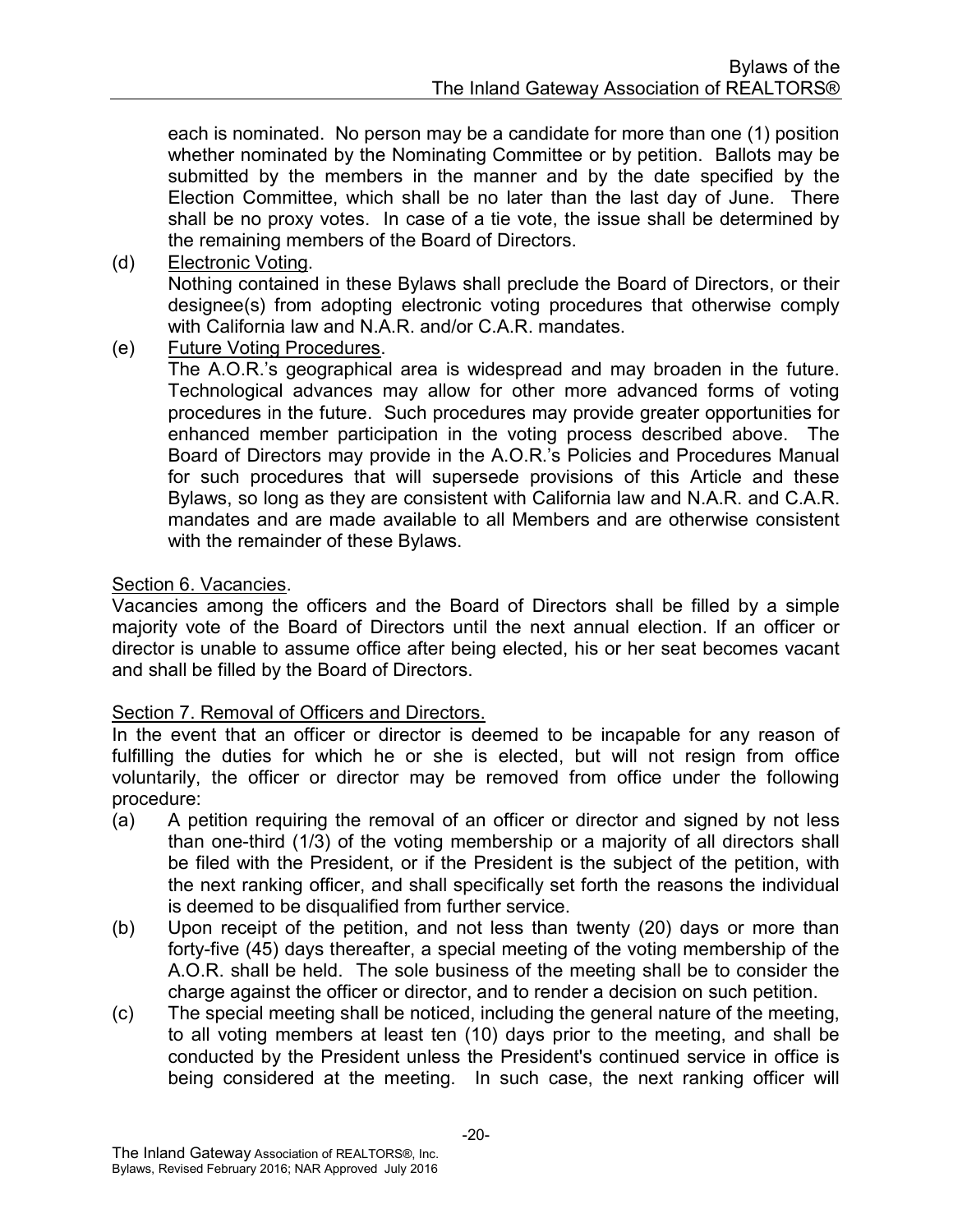conduct the meeting. Provided a quorum is present, a three-fourths (3/4) vote of members present and voting shall be required for removal from office.

#### Section 8. Expenditures.

The Executive Vice President, subject to the direction of the Board of Directors, shall administer the day to day finances of the A.O.R. Unbudgeted capital expenditures in excess of five thousand dollars (\$5,000) may not be made unless authorized by a majority of the Board of Directors members eligible to vote and present at a duly held Board of Directors meeting. However, unbudgeted expenditures required for the protection of capital assets or to respond to emergency situations may be incurred by the Board of Directors without the prior approval of the full membership of the Board of Directors. Capital expenditures are those expenditures for long term improvements chargeable to the capital asset account.

#### Section 9. Right to Indemnification.

To the fullest extent permitted by law, the A.O.R. shall indemnify its directors, officers, employees and other persons described in Section 9246(a) of the California Corporations Code, including persons formerly occupying such position, against all expenses, judgments, fines, settlements and other amounts actually and reasonably incurred by them in connection with any "proceeding" as that term is used in that Section and including an action by or in the right of the A.O.R., by reason of the fact that the person is or was a person described in that Section. "Expenses" as used in this bylaw shall have the same meaning as in Section 9246(a) of the California Corporations Code.

#### ARTICLE XI - MEETINGS

Section 1. Annual Meetings.

The annual meeting of the A.O.R. shall be held during June of each year, the date, hour, manner and place to be designated by the Board of Directors.

Section 2. Meetings of Directors.

- (a) Time and Location. The Board of Directors shall designate a regular time, manner and place of meetings.
- (b) Absence Construed as Resignation.

 Absence from three (3) regular meetings during the calendar year shall be construed as a resignation, unless such absence is excused, in the opinion of the remaining directors. At no time shall the number of unexcused absences be allowed to exceed two (2) in any calendar year without resulting in removal from the Board of Directors.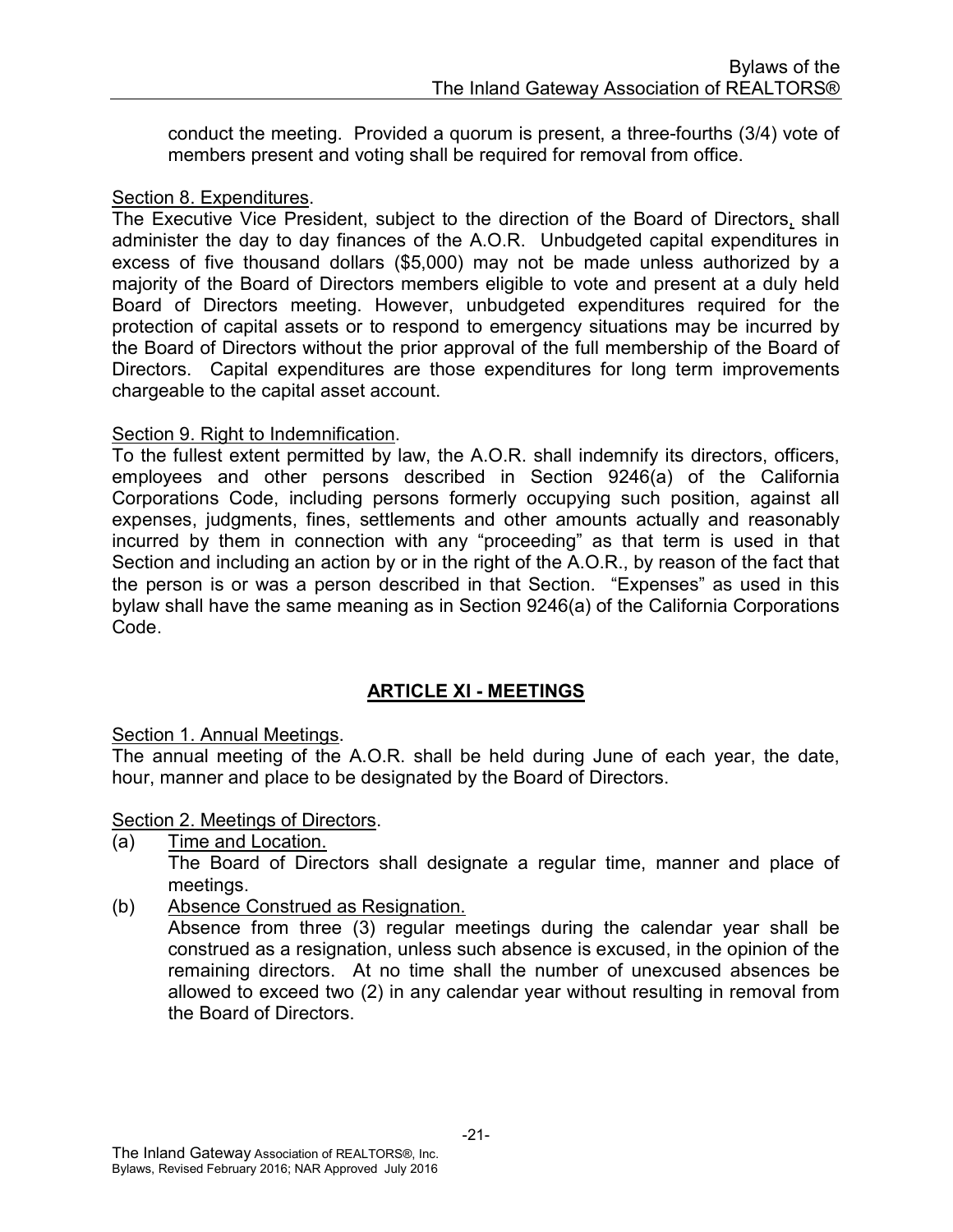#### Section 3. Other Meetings.

Meetings of the members may be held at other times as the President or the Board of Directors may determine, or upon the written request of at least thirty-five percent (35%) of the members eligible to vote.

#### Section 4. Notice of Meetings.

Written notice of membership meetings shall be delivered personally, by first class mail, facsimile, electronic mail or other lawful means to the address shown on the current A.O.R. records of every member entitled to participate in the meeting at least ten (10), calendar days preceding all meetings. The A.O.R. may also publish notice of membership meetings in any publication regularly sent to all members of the A.O.R. If a special meeting is called, it shall be accompanied by a statement of the purpose of the meeting.

#### Section 5. Quorum.

A quorum for the transaction of business by the general membership shall consist of five percent (5%) of the members eligible to vote and present at a duly held membership meeting. A quorum for the transaction of business by the Board of Directors shall consist of fifty-one percent (51%) of the directors.

#### ARTICLE XII - COMMITTEES

#### Section 1. Standing Committees.

The President shall appoint from among the REALTOR® members, subject to confirmation by the Board of Directors, the following standing committees: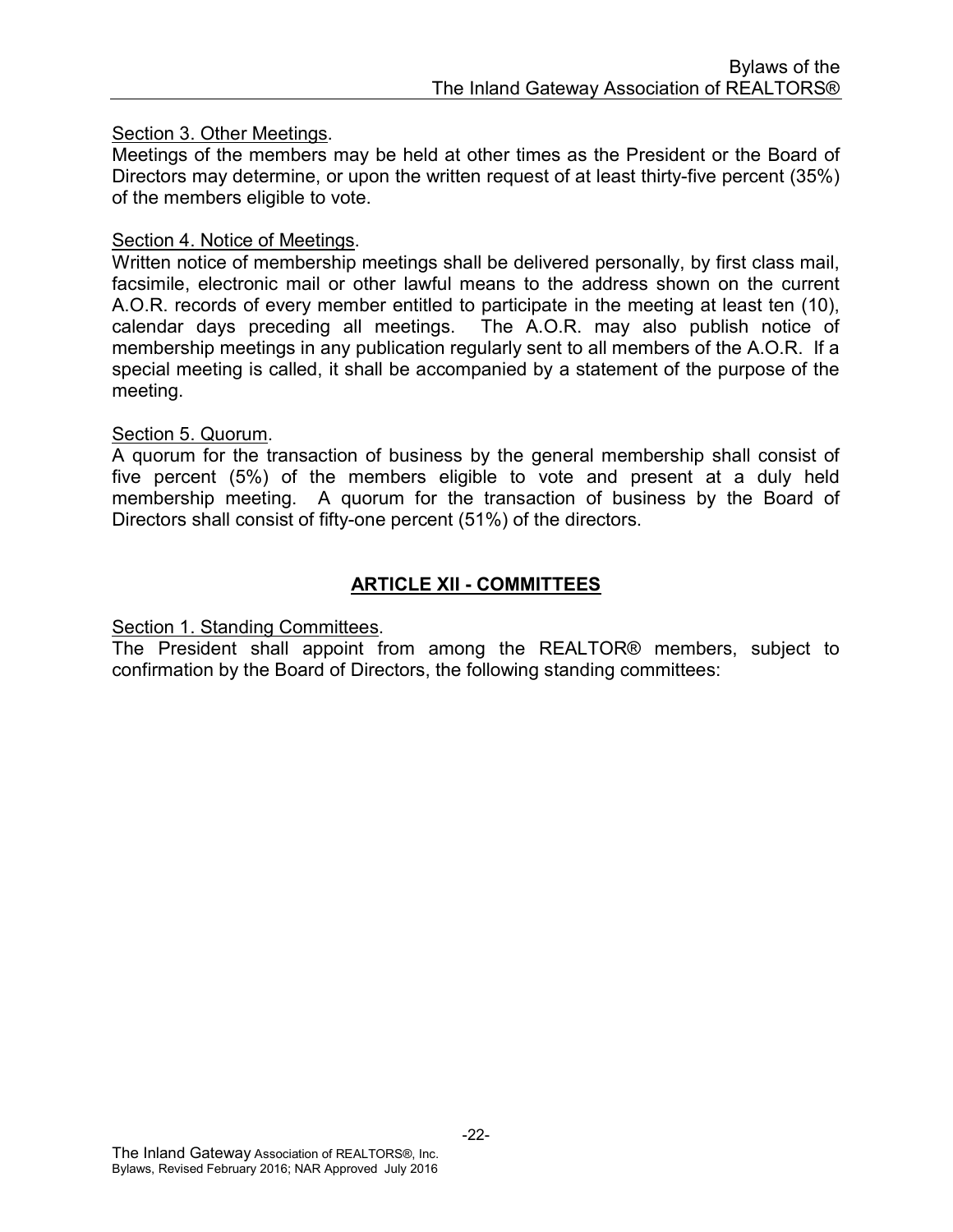Audit Budget & Finance **Education** Election **Executive Grievance** Housing Affordability / Cultural Diversity Membership Multiple Listing Service & Technology Nominating Political Action / Local Government Relations Professional Standards **Recreation** Strategic Planning Young Professionals Network (YPN)

#### Section 2. Task Forces.

The President shall appoint from among the REALTOR® members, subject to confirmation by the Board of Directors, task forces as deemed necessary.

#### Section 3. Term of Committee Appointments.

Committee members shall be appointed to one (1) year terms, except that the members of the Multiple Listing Service committee shall be appointed to staggered two (2) year terms, and the Grievance and Professional Standards committees shall be appointed to three (3) year terms.

#### Section 4. Organization.

All committees shall be of such size and shall have duties, functions and powers as assigned by the Board of Directors except as otherwise provided in these Bylaws.

#### Section 5. President.

The President shall be an ex-officio non-voting member of all standing committees and shall be notified of their meetings.

#### Section 6. Removal.

The President shall have the power, subject to confirmation by the Board of Directors, to remove any member from a committee.

#### ARTICLE XIII - FISCAL AND ELECTIVE YEAR

Section 1. Fiscal Year.

The fiscal year of the A.O.R. shall be the calendar year beginning January 1 and ending December 31.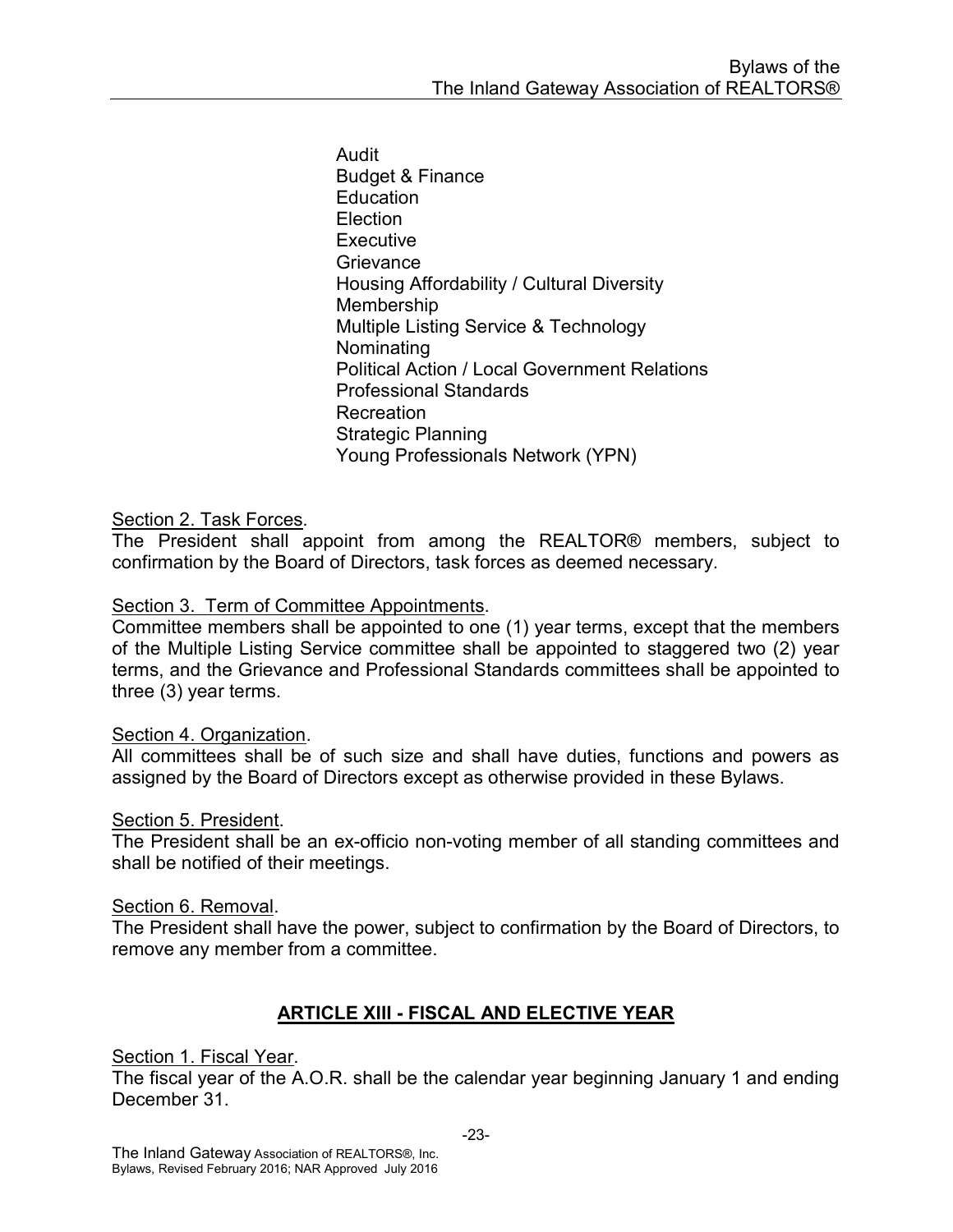#### Section 2. Elective Year.

The elective year shall be the calendar year beginning January 1 and ending December 31.

#### ARTICLE XIV - RULES OF ORDER

Section 1. Robert's Rules of Order.

Robert's Rules of Order, latest edition, shall be recognized as the authority governing the meetings of the A.O.R., its Board of Directors, and committees, in all instances wherein its provisions do not conflict with the California Nonprofit Corporations Code or these Bylaws.

#### ARTICLE XV - AMENDMENTS

#### Section 1. Amendment Upon Majority Vote of Directors.

These Bylaws may be amended by a two third (2/3) vote of the Board of Directors at a meeting at which all Directors are present and qualified to vote, provided the substance of such proposed amendment or amendments shall be plainly stated in the call for the meeting. In addition, the Board of Directors may, at any regular or special meeting of the Board of Directors at which a quorum is present, approve amendments to the Bylaws which are mandated by N.A.R. policy

#### Section 2. Notice.

Notice of all meetings at which amendments are to be considered shall be delivered personally, by facsimile, electronic mail, regular mail or other electronic means to every member eligible to vote at least ten (10) calendar days prior to the meeting and shall plainly state the substance of the proposed amendment or amendments.

#### Section 3. Approval of Amendments by N.A.R.

Amendments to these Bylaws affecting the admission or qualification of REALTOR® and Institute Affiliate members, the use of the terms REALTOR® and REALTORS®, or any alteration in the territorial jurisdiction of the A.O.R. shall become effective upon their approval as authorized by the Board of Directors of N.A.R.

#### ARTICLE XVI - DISSOLUTION

Section 1. Dissolution.

Upon the dissolution of this A.O.R., the Board of Directors, after providing for the payment of all obligations, shall distribute any remaining assets to C.A.R. or, within its discretion, to any other non-profit tax exempt organization.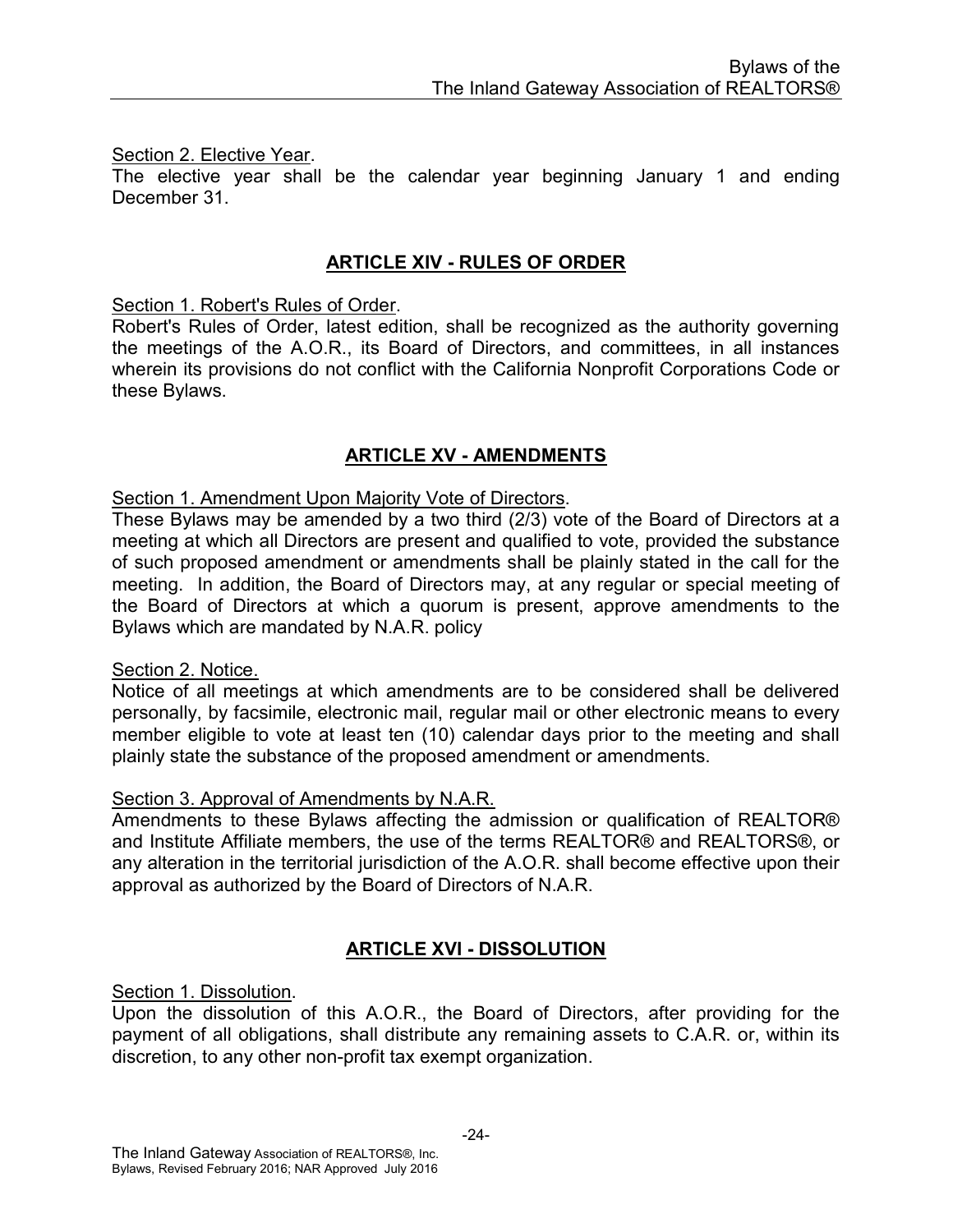#### ARTICLE XVII - MULTIPLE LISTING SERVICE

#### Section 1. Authority and Governing MLS Rules.

The A.O.R. may maintain for the use of licensed real estate brokers and salespersons, and licensed or certified appraisers, a Multiple Listing Service ("MLS") which shall be subject to the Bylaws of the A.O.R. and the California Model MLS Rules as from time to time amended by C.A.R., which are hereby incorporated by reference and such additional local MLS Rules and Regulations as may be hereinafter adopted by the Board of Directors. In the event of a conflict between the California Model MLS Rules and the local MLS Rules and Regulations, the local MLS Rules and Regulations will control.

#### Section 2. Purpose.

A Multiple Listing Service is a means by which authorized MLS broker participants establish legal relationships with other participants by making a blanket unilateral contractual offer of compensation and cooperation to other broker participants; by which information is accumulated and disseminated to enable authorized participants to prepare appraisals and other valuations of real property; by which participants engaging in real estate appraisal contribute to common databases; and is a facility for the orderly correlation and dissemination of listing information among the participants so that they may better serve their clients and the public.

#### Section 3. Participation.

Any REALTOR® of this or any other Board who is a principal, partner, corporate officer, or branch office manager acting on behalf of a principal, without further qualification, except as otherwise stipulated in these bylaws, shall be eligible to participate in Multiple Listing upon agreeing in writing to conform to the rules and regulations thereof and to pay the costs incidental thereto. However, under no circumstances is any individual or firm, regardless of membership status, entitled to Multiple Listing Service "membership" or "participation" unless they hold a current, valid real estate broker's license and offer or accept compensation to and from other Participants or are licensed or certified by an appropriate state regulatory agency to engage in the appraisal of real property. Use of information developed by or published by a Board Multiple Listing Service is strictly limited to the activities authorized under a Participant's licensure(s) or certification and unauthorized uses are prohibited. Further, none of the foregoing is intended to convey "participation" or "membership" or any right of access to information developed by or published by a Board Multiple Listing Service where access to such information is prohibited by law.

Note: Mere possession of a broker's license is not sufficient to qualify for MLS participation. Rather, the requirement that an individual or firm 'offers or accepts cooperation and compensation' means that the Participant actively endeavors during the operation of its real estate business to list real property of the type listed on the MLS and/or to accept offers of cooperation and compensation made by listing brokers or agents in the MLS. "Actively" means on a continual and on-going basis during the operation of the Participant's real estate business. The "actively" requirement is not